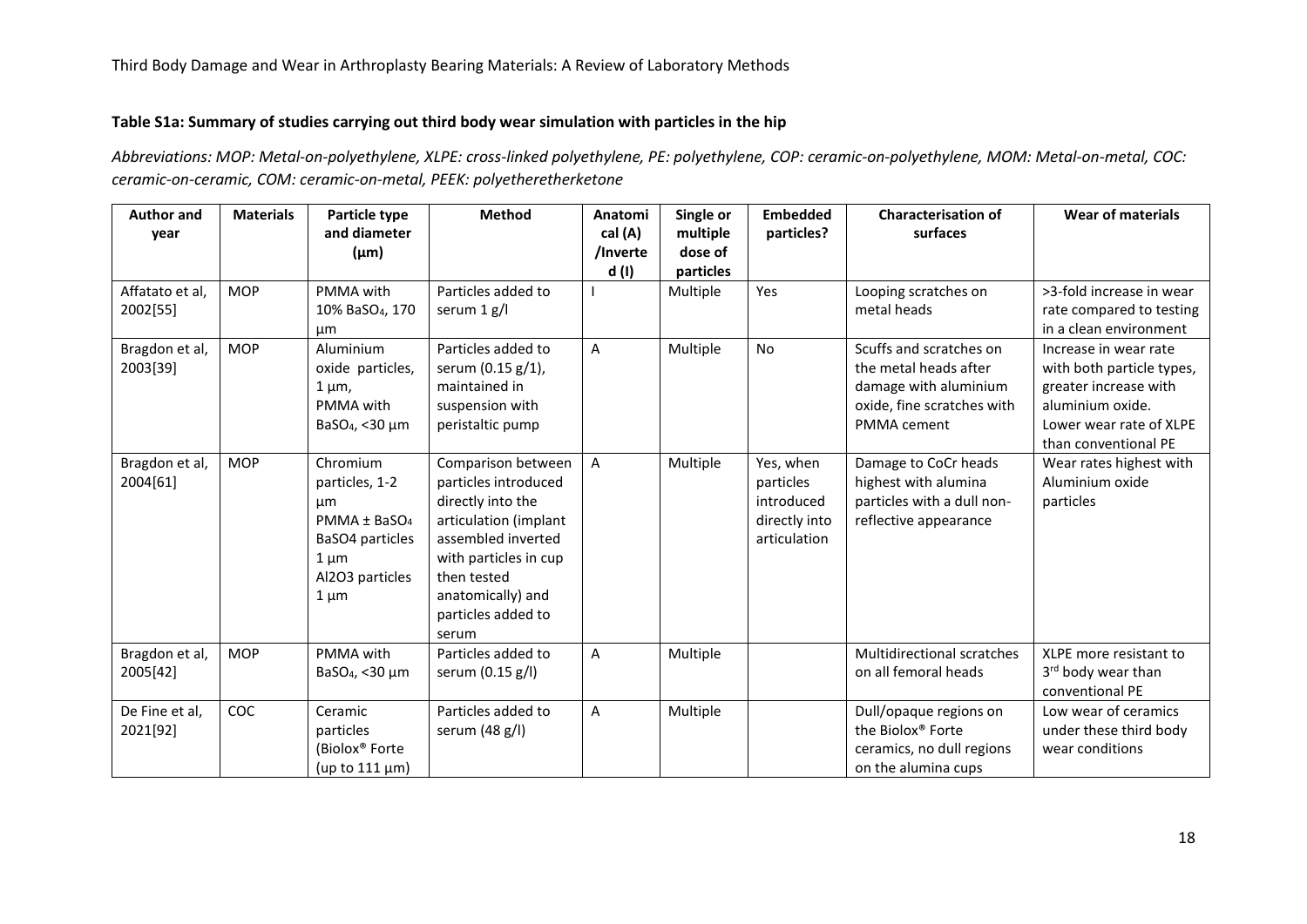|                                |                                                                                       | or pure Alumina<br>(up to 39 µm))                                                                                                           |                                                                              |         |                                                             |                                                                    |                                                                                                                                                                    |                                                                                                                                                                                                                                                                       |
|--------------------------------|---------------------------------------------------------------------------------------|---------------------------------------------------------------------------------------------------------------------------------------------|------------------------------------------------------------------------------|---------|-------------------------------------------------------------|--------------------------------------------------------------------|--------------------------------------------------------------------------------------------------------------------------------------------------------------------|-----------------------------------------------------------------------------------------------------------------------------------------------------------------------------------------------------------------------------------------------------------------------|
| De Villiers et<br>al, 2015[79] | <b>MOP</b>                                                                            | PMMA + BaSO <sub>4</sub><br>$0.3 - 138 \mu m$<br>Alumina 0.7 -<br>$5.3 \mu m$                                                               | Particles added to<br>serum, 5 g/l PMMA<br>$0.15$ g/l alumina                | A       | Multiple,<br>additional<br>testing in<br>clean<br>lubricant | PMMA and<br>alumina<br>particles<br>embedded<br>in metal and<br>PE | Addition of PMMA did not<br>influence R <sub>z</sub> of metal<br>heads, increase in Rz when<br>tested in alumina                                                   | Addition of PMMA<br>doubled the wear rate of<br>PE, wear rates returned<br>to baseline levels for<br>28mm diameter heads<br>when tested in clean<br>lubricant, no such<br>reduction in wear rate<br>with 52mm heads or<br>when alumina used a<br>third body particle. |
| De Villiers et<br>al, 2015[80] | MOP and<br>with and<br>without<br>Chromium<br>Nitride<br>(CrN)<br>coating of<br>metal | Alumina 0.7 -<br>$5.3 \mu m$                                                                                                                | $0.15$ g/l                                                                   | A       | Multiple,<br>additional<br>testing in<br>clean<br>lubricant | Particles<br>embedded<br>in PE                                     | Scratches 2 µm depth in<br>metal following damage<br>simulation, increase in Ra<br>from $0.02 - 0.03 \mu m$ ,<br>increase in $R_z$ from 1.7 -<br>$2.7 \mu m$       | Increased wear rate of<br>PE with PMMA, wear<br>rate remained high<br>against scratched CoCr,<br>CrN more scratch<br>resistant than non-<br>coated CoCr.                                                                                                              |
| Halim et al,<br>2014[28]       | <b>MOM</b>                                                                            | CoCr beads (68<br>$-213 \mu m$ ),<br>Ti6Al4V<br>particles (175 -<br>422 μm), PMMA<br>flakes from an<br>explanted knee<br>$(58 - 342 \mu m)$ | 5 mg particles added<br>to 1 ml lubricant,<br>simulator run for 10<br>cycles | A and I | Single                                                      | <b>No</b>                                                          | Abrasion with PMMA less<br>than with metallic<br>particles, lip height<br>measurements an order of<br>magnitude higher with<br>metal particles than<br><b>PMMA</b> | No wear test                                                                                                                                                                                                                                                          |
| Halim et al,<br>2015[81]       | <b>MOM</b>                                                                            | CoCr beads,<br>Ti6Al4V<br>particles,<br>PMMA flakes as<br>Halim et al[28]                                                                   | 5 mg of particles<br>added every 0.5 MC                                      |         | Multiple                                                    | No                                                                 | Highest R <sub>a</sub> when tested<br>with Ti6Al4V particles (159<br>nm), lower with CoCr (145<br>nm) and lowest with<br>PMMA (13 nm)                              | Addition of Ti6AL4V<br>particles led to the<br>highest wear rate (6.4<br>$mm3/MC$ ), lower wear<br>with CoCr $(4.1 \text{ mm}^3/\text{MC})$<br>and lowest with PMMA                                                                                                   |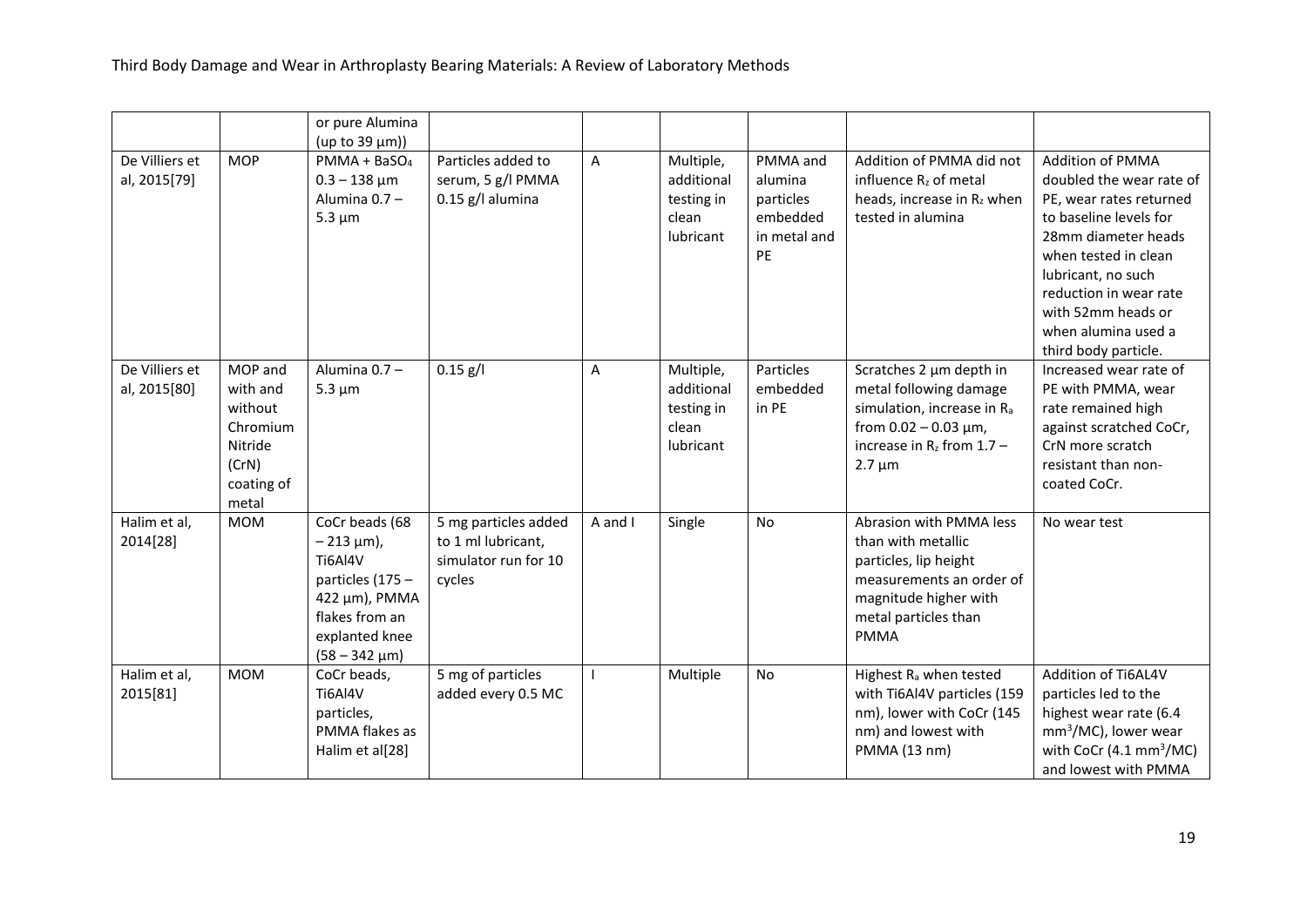| Hembus et al,<br>2018[89]       | MOP (ion<br>treated<br>metal)<br>COP | $PMMA + ZrO2$<br>100-200 μm                                         | 5 g/l particles added,<br>10% particles by<br>weight to the cup<br>and lightly rubbed<br>into the inserts (low<br>force, low motion) |   | Multiple,<br>every<br>0.5MC                                                                                                     | No                                                                                                  | Small scratches on the<br>metal and ceramic heads,<br>decrease in R <sub>a</sub> of metal<br>and ceramic heads<br>compared to controls, no<br>significant difference<br>between metal and | 5-fold increase in wear<br>rate of polyethylene<br>with third body particles<br>against metal and<br>ceramic heads compared<br>to smooth implants                                                                |
|---------------------------------|--------------------------------------|---------------------------------------------------------------------|--------------------------------------------------------------------------------------------------------------------------------------|---|---------------------------------------------------------------------------------------------------------------------------------|-----------------------------------------------------------------------------------------------------|-------------------------------------------------------------------------------------------------------------------------------------------------------------------------------------------|------------------------------------------------------------------------------------------------------------------------------------------------------------------------------------------------------------------|
| Heuberger et<br>al, 2014[78]    | MOP, COC                             | Calcium<br>sulphate<br>hemihydrate,<br>$0.5 - 100 \mu m$            | 10 g/l calcium<br>sulphate<br>hemihydrate added<br>to lubricant                                                                      | A | Multiple,<br>additional<br>testing in<br>clean<br>lubricant<br>to simulate<br>wear after<br>bone void<br>filler has<br>resorbed | No, CaSO <sub>4</sub> is<br>resorbable<br>so not<br>anticipated<br>to become<br>embedded<br>in vivo | ceramic<br>Scratches observed on the<br>metal heads but no<br>significant difference in Ra<br>between scratched and<br>smooth implants                                                    | 39% increase in wear<br>rate of MOP with<br>calcium sulphate in<br>lubricant, wear rates<br>returned to baseline<br>when tested in a clean<br>lubricant). Calcium<br>sulphate had no<br>influence of wear of COC |
| Liao et al,<br>2010[72]         | COM<br><b>MOM</b>                    | HA particles,<br>$<$ 100 $\mu$ m                                    | 0.28 g particles<br>added                                                                                                            |   | Multiple,<br>every 0.5<br>MC                                                                                                    |                                                                                                     |                                                                                                                                                                                           | Addition of particles had<br>no influence on COM<br>wear, wear rate of MOM<br>with particles<br>significantly higher than<br><b>COM</b>                                                                          |
| Kubo et al,<br>2009[70]         | <b>MOP</b><br>COP                    | PMMA + 10%<br>BaSO <sub>4</sub> , mean<br>160 μm, <500<br>μm        | Test run in PMMA<br>slurry (5 g/l)                                                                                                   |   | Multiple                                                                                                                        | PMMA in PE<br>before<br>cleaning,<br>removed by<br>cleaning                                         | Roughness of CoCr and<br>Al <sub>2</sub> O <sub>3</sub> remained low                                                                                                                      | PE wear rate increased<br>with PMMA,<br>COP minimised wear<br>under 3rd body condition                                                                                                                           |
| Sorimachi et<br>al, 2009[71]    | <b>MOP</b>                           | <b>PMMA</b>                                                         | 10 g/l particles                                                                                                                     |   | Multiple                                                                                                                        | No                                                                                                  | Visible scratching on metal<br>heads after simulation<br>with PMMA                                                                                                                        | Wear rate of PE<br>increased with PMMA<br>cement                                                                                                                                                                 |
| Wang and<br>Essner,<br>2001[54] | <b>MOP</b><br>COP                    | <b>PMMA + 10%</b><br>BaSO <sub>4</sub> , mean<br>160 μm, <500<br>μm | 1-10 g/l PMMA<br>particles                                                                                                           | Α | Multiple,<br>additional<br>testing<br>carried out                                                                               | Acetone<br>used to<br>dissolve                                                                      |                                                                                                                                                                                           | For MOP, >5 mg/ml<br>PMMA particles required<br>to elevate wear, PMMA<br>particles had no                                                                                                                        |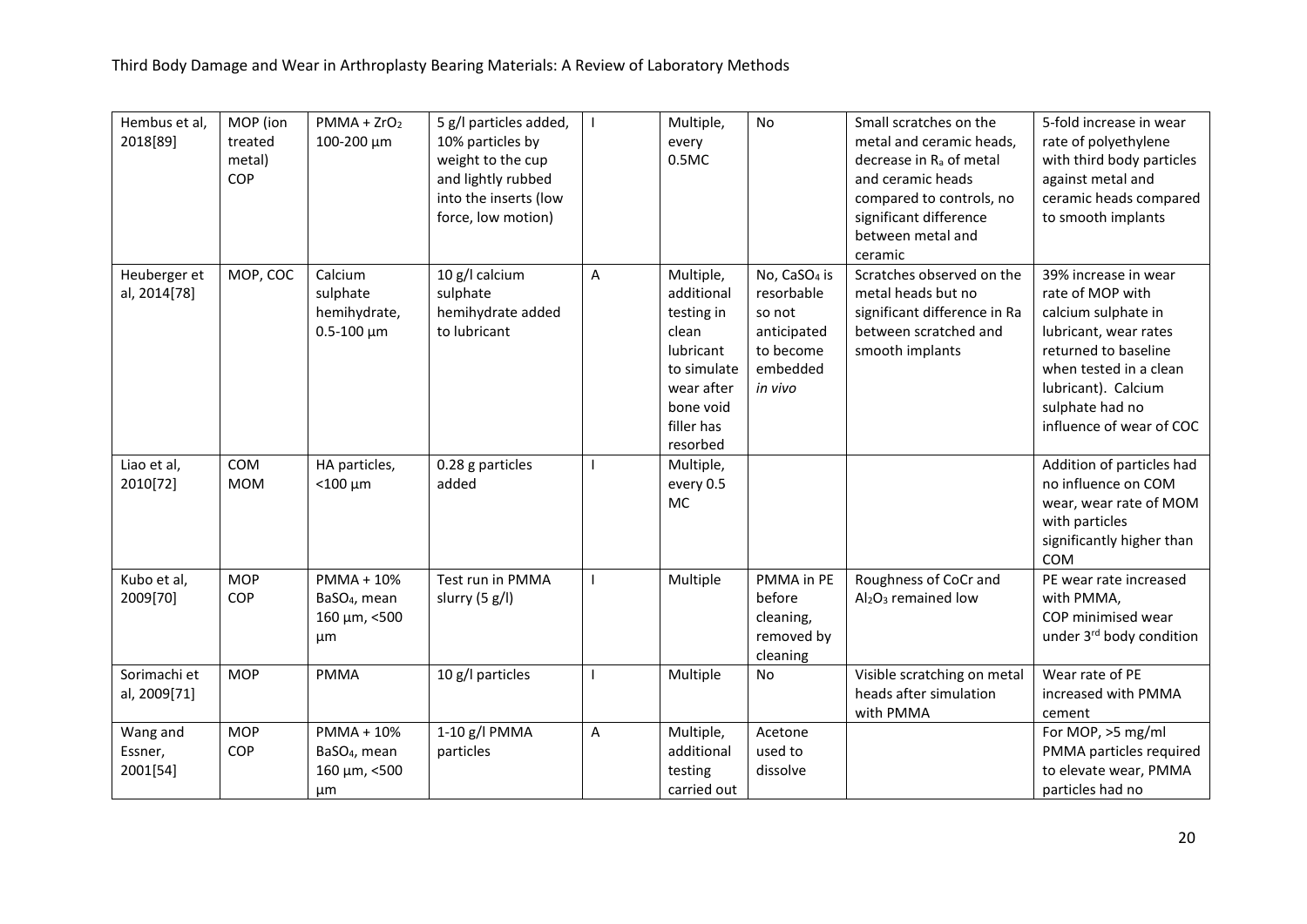|                                   |                          |                                                                    |                            |   | in clean<br>lubricant                                                      | <b>PMMA</b><br>particles                                   |                                                                                                                       | influence on wear of<br><b>COP</b>                                                                                                                                                                     |
|-----------------------------------|--------------------------|--------------------------------------------------------------------|----------------------------|---|----------------------------------------------------------------------------|------------------------------------------------------------|-----------------------------------------------------------------------------------------------------------------------|--------------------------------------------------------------------------------------------------------------------------------------------------------------------------------------------------------|
| Wang and<br>Schmidig,<br>2003[59] | <b>MOP</b><br><b>COP</b> | PMMA + 10%<br>BaSO <sub>4</sub> , mean<br>$150 \mu m, < 300$<br>μm | 5 g/l PMMA in<br>lubricant | A | Multiple,<br>additional<br>testing<br>carried out<br>in clean<br>lubricant | Acetone<br>used to<br>dissolve<br><b>PMMA</b><br>particles | CoCr heads $R_a$ 0.01 $\mu$ m<br>pre-test, 0.06 µm post-<br>test; ceramic more<br>resistant to scratches than<br>CoCr | Testing with PMMA<br>increased wear rate of<br>MOP ( $>10x$ ) and COP (3-<br>4x) compared to smooth<br>implants, further testing<br>without PMMA returned<br>wear rates to baseline<br>for MOP and COP |
| Weisenburger                      | <b>MOP</b>               | Pulverised                                                         | $0.7$ g/l particles        | A |                                                                            |                                                            |                                                                                                                       | No change in wear of PE                                                                                                                                                                                |
| et al,                            |                          | PMMA particles                                                     |                            |   |                                                                            |                                                            |                                                                                                                       | with addition of PMMA                                                                                                                                                                                  |
| 2018[76]                          |                          |                                                                    |                            |   |                                                                            |                                                            |                                                                                                                       | particles                                                                                                                                                                                              |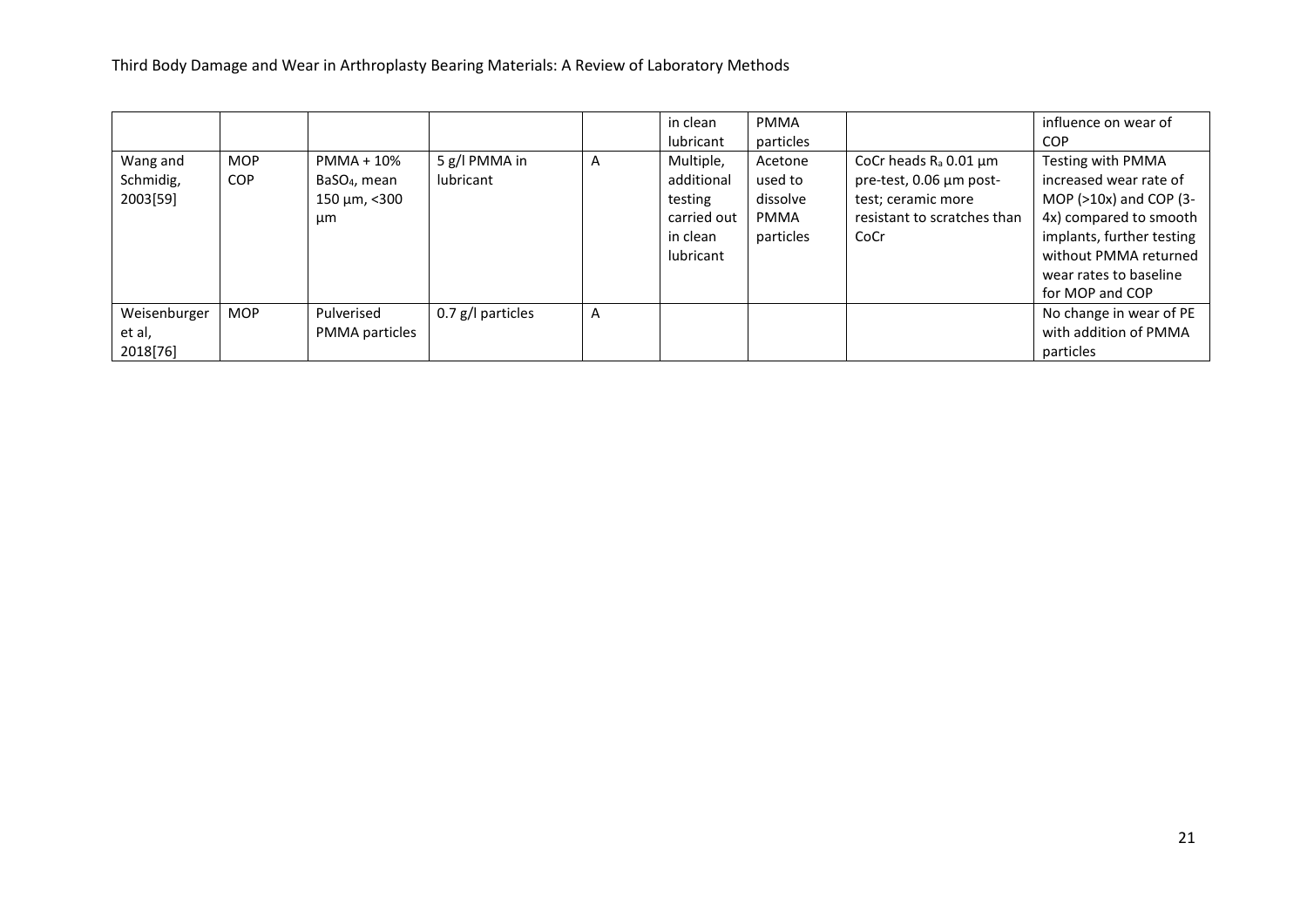| <b>Author and</b> | <b>Materials</b> | Particle type and         | <b>Method</b>          | Single or   | <b>Embedded</b> | <b>Characterisation of surfaces</b> | <b>Wear of materials</b>          |
|-------------------|------------------|---------------------------|------------------------|-------------|-----------------|-------------------------------------|-----------------------------------|
| year              |                  | diameter $(\mu m)$        |                        | multiple    | particles?      |                                     |                                   |
|                   |                  |                           |                        | dose of     |                 |                                     |                                   |
|                   |                  |                           |                        | particles   |                 |                                     |                                   |
| Cowie et al,      | <b>MOP</b>       | Calcium sulfate           | Bone void filler (5cc) | No, single  | No              | $R_a$ ~0.03 µm, $R_p$ ~0.04 µm      | Damage created by bone void       |
| 2019[90]          |                  | bone void filler          | added to tibial        | dose of     |                 | following damage                    | filler                            |
|                   |                  | crushed in situ to        | components, run dry    | calcium     |                 | simulation                          | did not have a lip height of      |
|                   |                  | a powder                  | to create damage       | sulfate     |                 |                                     | sufficient magnitude to influence |
|                   |                  |                           | before adding          |             |                 |                                     | wear compared to smooth           |
|                   |                  |                           | lubricant              |             |                 |                                     | components                        |
| Metcalfe et       | <b>MOP</b>       | PMMA 0.5-1 mm,            | Particles added to     | Multiple, 3 | Yes             | Polyethylene deformation            | No wear simulation                |
| al, 2013[74]      |                  | $1-2$ mm                  | tibial, run for 100    | sets of 100 |                 | similar to retrievals, minimal      |                                   |
|                   |                  |                           | cycles, lubricated     | cycles      |                 | scratching of femoral               |                                   |
|                   |                  |                           | with water             |             |                 | component                           |                                   |
| Paulus et al,     | <b>MOP UKR</b>   | Porcine bone, 672         | 5 g/l debris added to  |             |                 |                                     | 10-fold increase in number of PE  |
| 2015[83]          |                  | $µm$ , PMMA +             | lubricant              |             |                 |                                     | particles with PMMA debris        |
|                   |                  | ZrO <sub>2</sub> , 644 µm |                        |             |                 |                                     | compared to bone, no influence    |
|                   |                  |                           |                        |             |                 |                                     | on particle size or morphology    |
| Schroeder et      | <b>MOP UKR</b>   | Bone, 672 µm,             | 5g/l of debris added   | Multiple    | Yes, bone       | With bone particles, pitting        | Bone debris had little effect on  |
| al, 2013[75]      |                  | $PMMA + ZrO2$             | to lubricant           |             | particles       | of UHMWPE, with PMMA,               | the wear rate but cement debris   |
|                   |                  | 644 µm                    |                        |             |                 | abrasion, pitting and               | led to a significant increase in  |
|                   |                  |                           |                        |             |                 | scratching                          | wear rate                         |
| Zietz, et al,     | <b>MOP</b>       | $PMMA + ZrO2$ ,           | 14 mg of particles     | Multiple,   | Yes             | Scratches visible on the            | Wear of PE inserts with ceramic   |
| 2012[77]          | COP              | mean 5 $\mu$ m, <30       | added to each knee     | every 0.5   |                 | CoCr femoral components,            | femoral components lower than     |
|                   |                  | μm                        | (7 mg/condyle), first  | <b>MC</b>   |                 | no scratches on ceramic             | CoCr implants under third-body    |
|                   |                  |                           | 50 cycles of each 0.5  |             |                 | femoral components                  | wear conditions                   |
|                   |                  |                           | MC run without         |             |                 |                                     |                                   |
|                   |                  |                           | lubricant, then        |             |                 |                                     |                                   |
|                   |                  |                           | lubricant added        |             |                 |                                     |                                   |

**Table S1b: Summary of studies carrying out third body wear simulation with particles in the knee**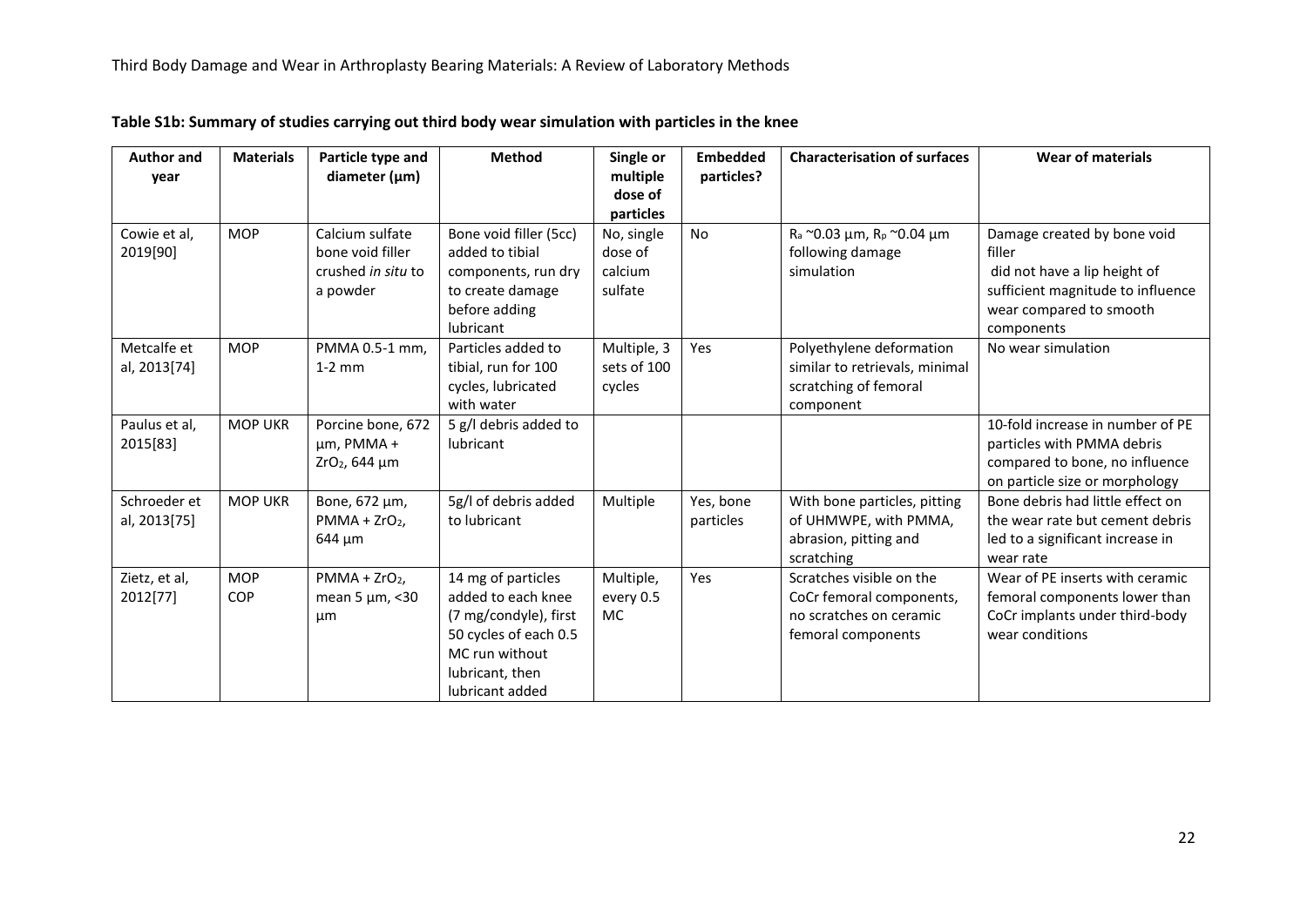| <b>Author and</b>        | <b>Materials</b>      | Particle type and            | <b>Method</b>                         | Single or            | <b>Embedded</b> | <b>Characterisation of surfaces</b>                 | <b>Wear of materials</b>                                |
|--------------------------|-----------------------|------------------------------|---------------------------------------|----------------------|-----------------|-----------------------------------------------------|---------------------------------------------------------|
| year                     |                       | diameter $(\mu m)$           |                                       | multiple             | particles?      |                                                     |                                                         |
|                          |                       |                              |                                       | dose of<br>particles |                 |                                                     |                                                         |
| Caravia et al,           | <b>MOP</b>            | <b>PMMA</b>                  | Particles added to                    | N/A                  | Yes,            | BaSO <sub>4</sub> and ZrO <sub>2</sub> additives in | No wear simulation carried out                          |
| 2000[45]                 | (stainless            | $PMMA + BaSO4$               | lubricant 10 g/l                      |                      | particles       | PMMA lead to scratching                             |                                                         |
|                          | steel)                | $PMMA + ZrO2$                |                                       |                      | embedded        | with ZrO <sub>2</sub> creating deeper               |                                                         |
|                          |                       | Cancellous bone              |                                       |                      | in UHMWPE       | scratches.                                          |                                                         |
|                          |                       | (bovine)                     |                                       |                      | in all tests    | Unpolymerised cement did                            |                                                         |
|                          |                       | Cortical bone                |                                       |                      |                 | not scratch metal.                                  |                                                         |
|                          |                       | (bovine), 5-355              |                                       |                      |                 | Cortical bone creates                               |                                                         |
|                          |                       | μm                           |                                       |                      |                 | scratches but smaller than                          |                                                         |
|                          |                       |                              |                                       |                      |                 | from PMMA with additives                            |                                                         |
| Cooper et al,            | COP                   | $PMMA + BaSO4$               | Smaller particles are                 |                      |                 | Scratch depth greater with                          | No wear simulation carried out                          |
| 1991[23]                 |                       | $PMMA + ZrO2, 5 -$           | more likely to cause                  |                      |                 | ZiO <sub>2</sub> cement particles.                  |                                                         |
|                          |                       | 500 µm                       | damage                                |                      |                 |                                                     |                                                         |
| Cowie et al              | <b>MOP</b>            | Bone void fillers,           | 2-phases, damage                      | N/A                  | No              | Following damage                                    | No significant difference in wear                       |
| 2016[84]                 |                       | crushed in situ to           | simulation followed                   |                      |                 | simulation, $R_a < 0.02 \mu m$ on                   | of PE between polished plates                           |
|                          |                       | a powder                     | by wear testing                       |                      |                 | all CoCr plates damaged                             | and those damaged with particles                        |
|                          |                       | PMMA (+ BaSO <sub>4</sub> ), | against damaged                       |                      |                 | with bone void fillers and                          |                                                         |
|                          |                       | 500-1000 µm                  | surfaces                              |                      |                 | PMMA cement                                         |                                                         |
| Cowie et al              | UMWPE-                | PMMA cement (+               | 2-phases, damage                      | N/A                  | No              | Following damage                                    | Damage simulation had no                                |
| 2020[33]                 | on-PEEK               | ZrO <sub>2</sub> ), 500-1000 | simulation followed                   |                      |                 | simulation, CoCr plates Ra                          | influence on wear of PE                                 |
|                          | and                   | μm                           | by wear testing                       |                      |                 | ~0.01µm, PEEK plates R <sub>a</sub>                 | compared to smooth controls,                            |
|                          | UHMWPE-               |                              | against damaged                       |                      |                 | $^{\sim}$ 0.05 $\mu$ m                              | polishing effect of PE against                          |
|                          | on-CoCr<br><b>MOP</b> | $PMMA + ZrO2$                | surfaces                              | N/A                  | Yes             | Highest surface roughness                           | scratched PEEK plates<br>No wear simulation carried out |
| Isaac et al,<br>1987[15] | (stainless            | $PMMA + BaSO4$               | Particles trapped<br>between a loaded |                      |                 | with ZrO <sub>2</sub> particles, more               |                                                         |
|                          | steel)                | Cadaveric cortical           | UHMWPE pin and a                      |                      |                 | than twice that of BaSO <sub>4</sub> and            |                                                         |
|                          |                       | bone                         | metal plate, plate                    |                      |                 | cortical bone                                       |                                                         |
|                          |                       |                              | pulled beneath pin                    |                      |                 |                                                     |                                                         |
| Lewicki et al,           | <b>MOP</b>            | Calcium sulfate              | Particles trapped                     | No, single           | Not             | Not investigated                                    | BVF did not steady state wear                           |
| 2017[87]                 |                       | bone void filler             | between pin and                       | dose to              | investigated    |                                                     | rate in powder or pellet form                           |
|                          |                       |                              | plate                                 | represent            |                 |                                                     | compared to controls.                                   |

**Table S1c: Summary of studies carrying out third body wear simulation with particles in simple geometry pin-on-plate or pin-on-disc**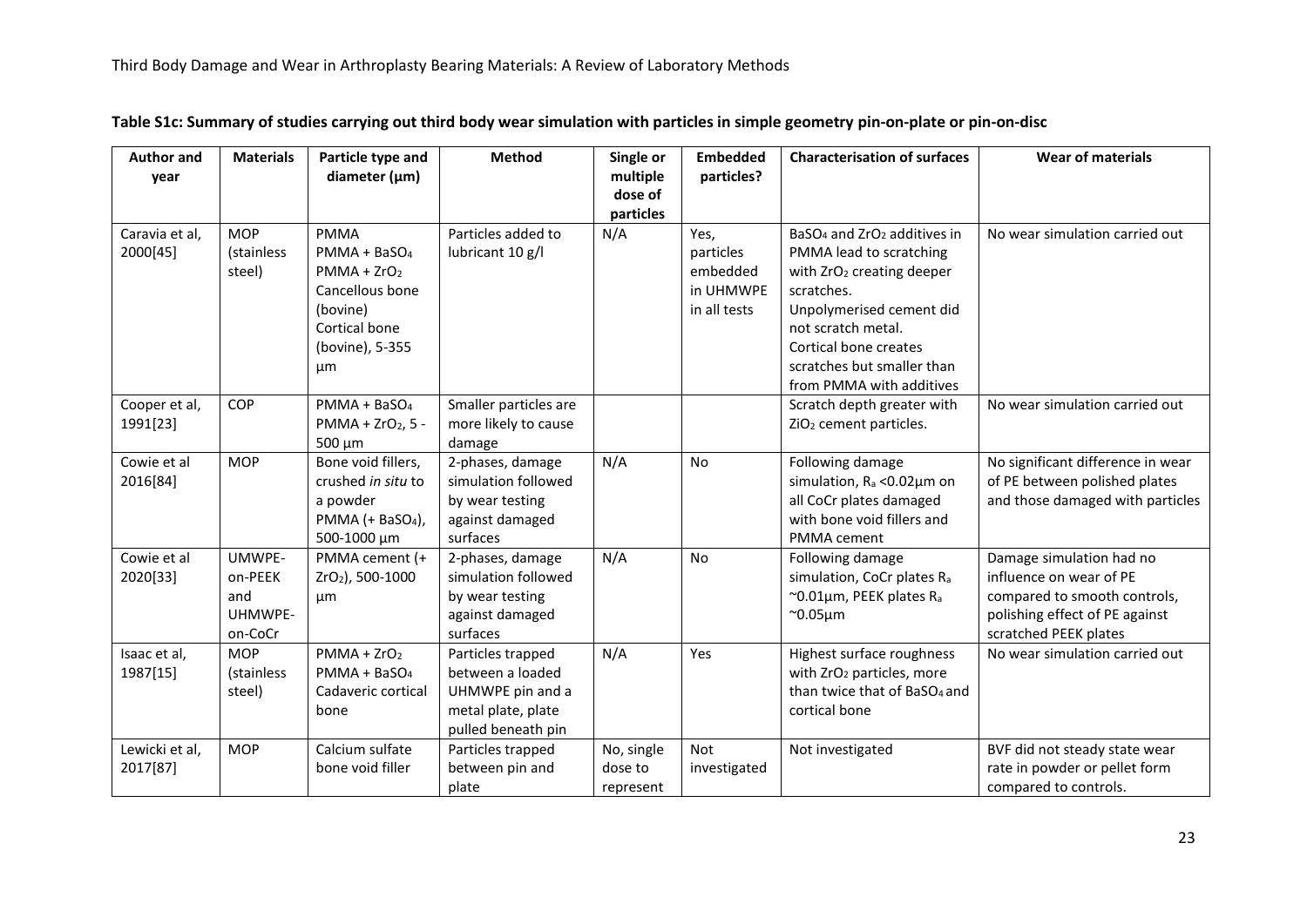| Manero et al,               | MOP (Ti)                                                          | $PMMA + BaSO4$                                                      | 2.5 g cement in 150                                                                        | bone void<br>filler<br>resorption |           |                                                                                                                                          | Increased wear in tests run with                                                                                                             |
|-----------------------------|-------------------------------------------------------------------|---------------------------------------------------------------------|--------------------------------------------------------------------------------------------|-----------------------------------|-----------|------------------------------------------------------------------------------------------------------------------------------------------|----------------------------------------------------------------------------------------------------------------------------------------------|
| 2004[62]                    |                                                                   | $PMMA + ZrO2$<br>PMMA + other<br>radiopaque<br>agents, 37-500<br>µm | ml distilled water<br>(16.6 g/l)                                                           |                                   |           |                                                                                                                                          | BaSO <sub>4</sub> and ZrO <sub>2</sub> additives.                                                                                            |
| Minakawa et<br>al, 1998[93] | <b>MOP</b>                                                        | PMMA cement<br>with different<br>radiopacifiers,<br>bone, <500 μm   | Particles trapped<br>between an<br>UHMWPE pin and SS<br>plate, plate pulled<br>beneath pin | N/A                               | <b>No</b> | Adding radiopacifiers to<br>PMMA increased the<br>number of scratches, more<br>scratches with ZrO <sub>2</sub> than<br>BaSO <sub>4</sub> | No wear test carried out                                                                                                                     |
| Poggie et al,<br>1994[29]   | MOP with<br>TiN and<br>ZrO <sub>2</sub><br>coatings<br><b>COP</b> | Ti6Al4V, 150-250<br>μm<br>Oxidised titanium<br>powder, 1.48 µm      | Debris trapped<br>between articulating<br>surfaces.                                        | N/A                               | Yes       | Abrasion resistance of<br>implant materials<br>proportional to surface<br>hardness                                                       | Abrasion damage with Ti6Al4V<br>measured geometrically, with<br>TiO <sub>2</sub> , a scoring system was used<br>due to surface contamination |
| Que et al,<br>2000[52]      | <b>MOP</b>                                                        | $PMMA \pm BaSO4$<br>Bone                                            | 0.175 g of particles<br>suspended in 4.5 g<br>water (38.8 g/l)                             |                                   |           | Scratches on CoCr with<br>bone, PMMA with &<br>without BaSO <sub>4</sub>                                                                 | No weight loss of CoCr detected                                                                                                              |
| Sagbas et al,<br>2016[85]   | <b>MOP</b>                                                        | PMMA spheres,<br>mean 339 nm                                        | 10 g/l in water                                                                            | N/A                               | Yes       | Pitting of polyethylene and<br>embedded particles                                                                                        | Elevated wear with PMMA<br>particles                                                                                                         |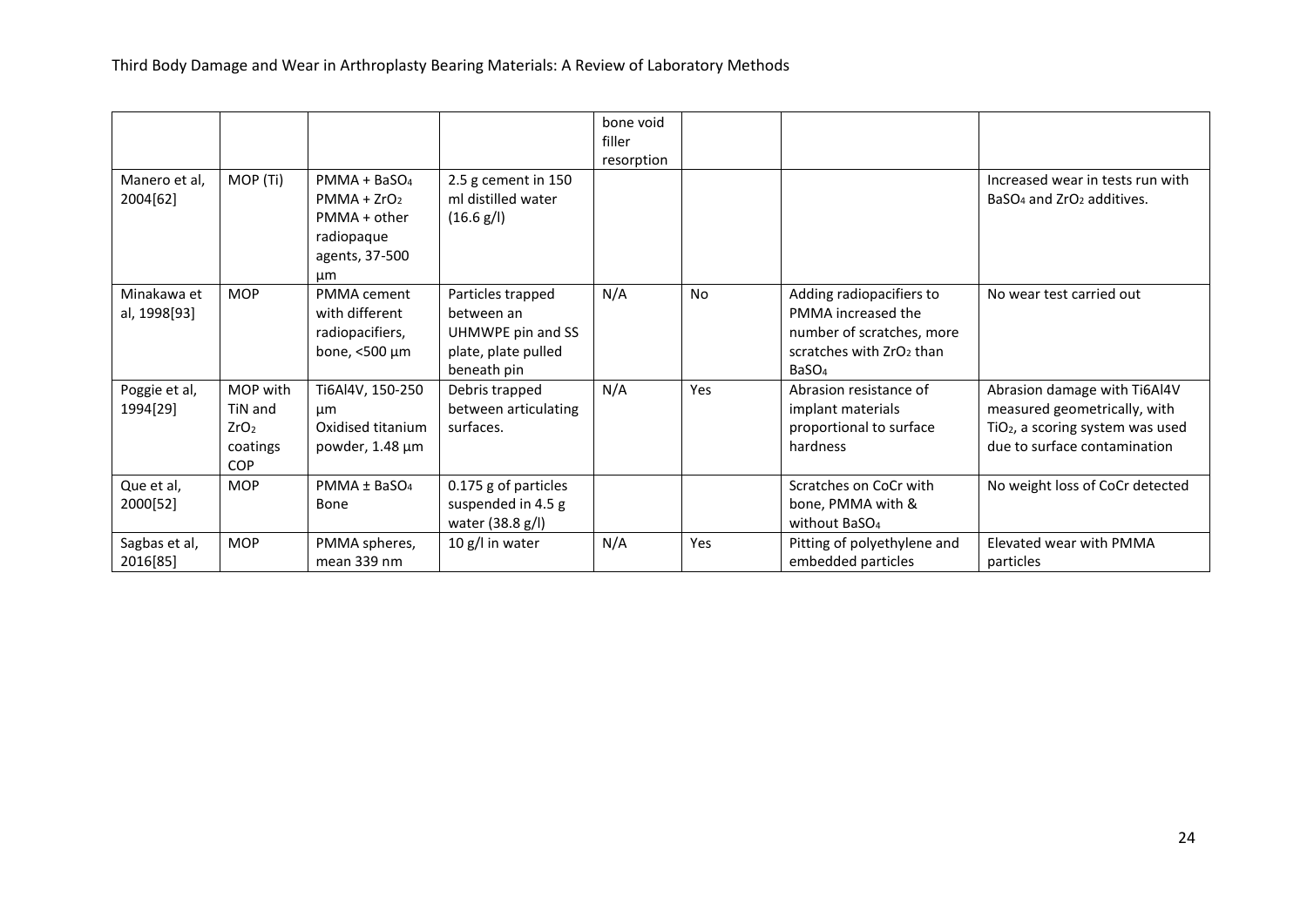## **Table S2a: Summary of studies carrying out third body wear with simulation by creating discrete scratches on the counterfaces in the hip**

*Abbreviations: MOP: Metal-on-polyethylene, XLPE: cross-linked polyethylene, PE: polyethylene, PEEK: polyetheretherketone*

| <b>Author and</b>                   | <b>Materials</b>                                                    | Method                                                                                                                                                                             | <b>Characterisation of surfaces</b>                                                                                                                                                                                    | <b>Wear of materials</b>                                                                                                                                                                                                    |
|-------------------------------------|---------------------------------------------------------------------|------------------------------------------------------------------------------------------------------------------------------------------------------------------------------------|------------------------------------------------------------------------------------------------------------------------------------------------------------------------------------------------------------------------|-----------------------------------------------------------------------------------------------------------------------------------------------------------------------------------------------------------------------------|
| date<br>Affatato et<br>al, 2005[64] | <b>MOP</b>                                                          | Diamond stylus 35 µm tip used to create<br>3 scratches in a asterix shape                                                                                                          | Pre-test, R <sub>a</sub> 0.12-0.14 µm, no post-test roughness<br>measurements                                                                                                                                          | XLPE has superior (40x) wear resistance<br>than conventional PE in this study, no<br>control carried out                                                                                                                    |
| Al-Hajjar et<br>al, 2018[86]        | <b>MOP</b>                                                          | Scratches and scrapes created in metal<br>heads to represent retrievals                                                                                                            | See Kruger et al [27]                                                                                                                                                                                                  | Severe scratches led to a higher wear<br>rate of PE than severe scrapes                                                                                                                                                     |
| Barbour et<br>al, 2000[50]          | <b>MOP</b>                                                          | 3 scratches created with a diamond<br>stylus with 25 µm tip and 2.5 N load<br>3 scratches created with a CoCr bead<br>250 µm ø embedded in a polyethylene<br>pin 80 N load applied | Stylus R <sub>a</sub> 0.04 µm<br>CoCr bead $R_a$ 0.02 $\mu$ m<br>Scratches with stylus had a higher lip height, were<br>deeper and narrower than with the bead                                                         | Scratching with a bead increased wear<br>rate of PE compared to unscratched<br>controls, scratching with a diamond<br>stylus led to a further increase in wear                                                              |
| Bowsher<br>and Shelton,<br>2001[53] | <b>MOP</b>                                                          | Metal heads roughened with 400 grit SiC<br>paper to produce overlapping circular<br>scratches                                                                                      | Mean $R_a$ 0.4 $\mu$ m, maximum $R_p$ 3 $\mu$ m                                                                                                                                                                        | ~8x increase in wear of roughened<br>heads compared to smooth heads under<br>gait conditions                                                                                                                                |
| Carli et al,<br>2018[88]            | Oxidised<br>zirconium-<br>on-<br>polyethyle<br>ne and<br><b>COP</b> | Retrieved femoral heads. Heads<br>classified into either severely damaged<br>(dislocated) or mildly damage (non-<br>dislocated)                                                    | Severe scratching on the oxidised zirconium heads<br>which suffered recurrent dislocations, Sa 1.4-8.6<br>µm; mildly damaged heads with scratches >0.5 cm<br>in length, Sa 0.4-0.7 µm; ceramic heads Sa 0.06-0.2<br>μm | High PE wear against oxidised zirconium<br>heads which suffered recurrent<br>dislocations; lower wear of PE against<br>ceramic heads with recurrent<br>dislocations similar to oxidised<br>zirconium heads with mild damage |
| Endo et al,<br>2002[56]             | <b>MOP</b>                                                          | 3 scratches created on the pole of the<br>femoral heads as Barbour et al [50]                                                                                                      | Lip height of scratches, 2-3 µm                                                                                                                                                                                        | Wear rate of PE and XLPE UHMWPE<br>increased 2-3-fold against scratched<br>femoral heads                                                                                                                                    |
| Good et al,<br>2005[65]             | <b>MOP</b>                                                          | Tumbling in abrasive media                                                                                                                                                         | R <sub>a</sub> of roughened CoCr heads similar to retrieved<br>samples, R <sub>pm</sub> of roughened higher than retrieves<br>samples.                                                                                 | With conventional PE, wear rate against<br>roughened heads twice that of smooth<br>implants                                                                                                                                 |
| Heiner et al,<br>2012[73]           | <b>MOP</b>                                                          | 5 CoCr beads (300-320 µm ø) embedded<br>and glued in acetabular cup and run for<br>10,000 cycles under a gait cycle                                                                | Circular scratches on femoral heads and acetabular<br>cup. $P_p$ of scratches $\sim$ 0.5 µm.                                                                                                                           | Wear test not carried out                                                                                                                                                                                                   |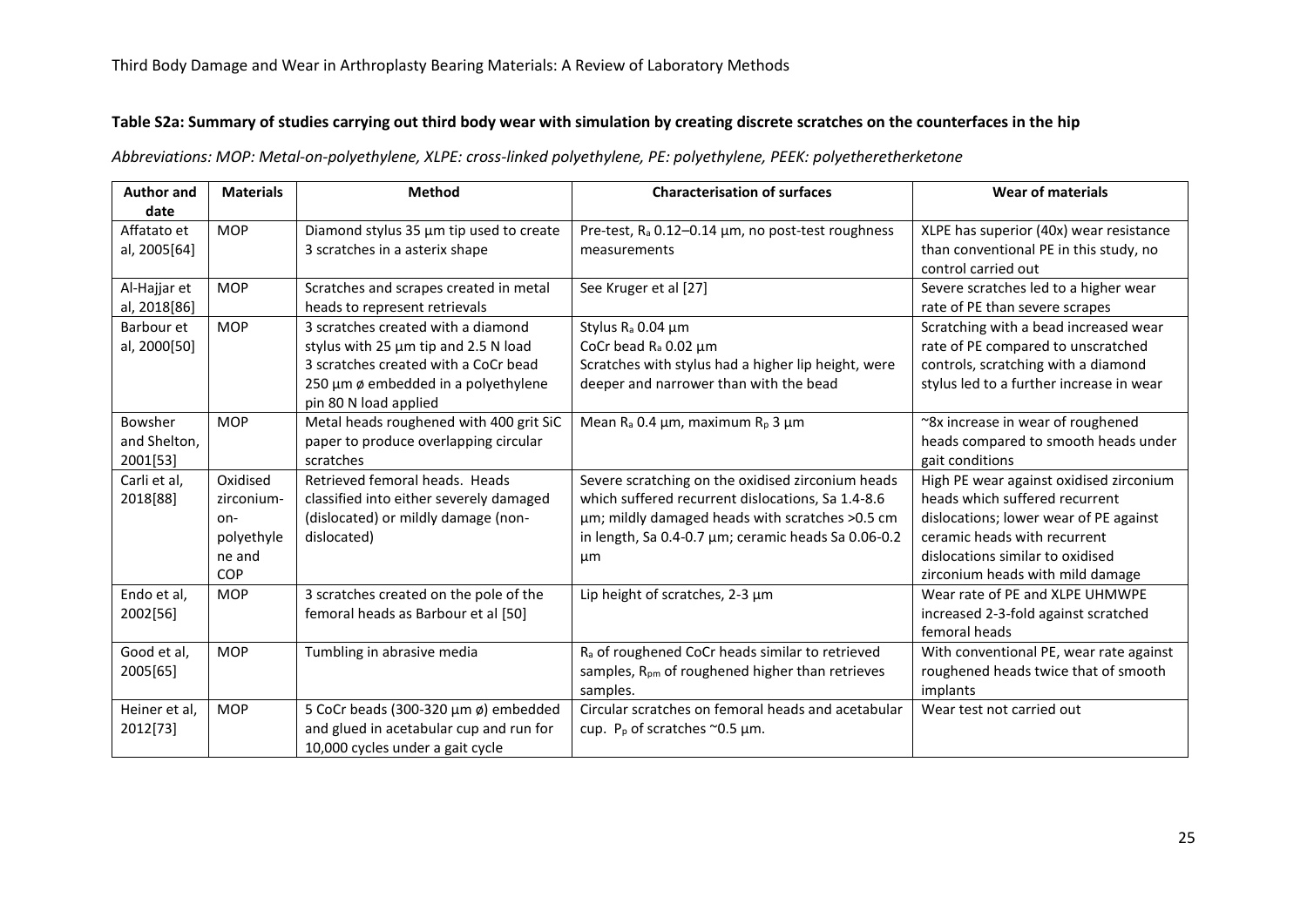| Hembus et    | <b>COP</b>    | Retrieved ceramic heads with metallic   | Regions with metallic transfer had a significantly                       | Higher wear of UHMWPE liners against                |
|--------------|---------------|-----------------------------------------|--------------------------------------------------------------------------|-----------------------------------------------------|
| al, 2020[91] |               | transfer                                | higher surface roughness ( $R_a \sim 0.35$ µm compared                   | heads with metallic transfer than new               |
|              |               |                                         | to $\sim$ 0.09 µm in the new components)                                 | heads                                               |
| Liao et al,  | <b>MOP</b>    | Heads tumbled for 30 minutes with a     | For metal heads, pre tumbling $R_a \sim 0.01$ µm, $R_p \ll 0.1$          | Following scratching, wear of XLPE                  |
| 2008[68]     | <b>MOXLPE</b> | bauxite/alumina abrasive                | μm, post tumbling R <sub>a</sub> ~0.04 μm, R <sub>p</sub> >1.5 μm        | remained lower than PE, wear of                     |
|              | <b>COXLPE</b> | media in a table top tumbler            | For ceramic heads, pre tumbling $R_a$ <0.01 $\mu$ m, $R_p$ ,             | scratched COP similar to smooth                     |
|              |               |                                         | ~0.05 µm, post tumbling R <sub>a</sub> <0.01 µm, R <sub>p</sub> ~0.07 µm | implants                                            |
| McKellop et  | <b>MOP</b>    | Femoral heads polished with grit        | Moderately rough – $R_a$ 0.4 $\mu$ m, extremely rough –                  | Moderate roughening had no influence                |
| al, 1999[49] |               | compound or emery paper                 | $R_a$ 0.9 $\mu$ m                                                        | on PE wear rate compared to polished                |
|              |               |                                         |                                                                          | controls, significant increase in wear              |
|              |               |                                         |                                                                          | rate against extremely rough heads                  |
| Morrison et  | MOP and       | Tumbled in a centrifugal barrel mass-   | After tumbling CoCr implants, peaks formed                               | Tumbling increased the wear rate                    |
| al, 2015[82] | oxidised      | finisher, ~30 s in a 25 µm alumina      | leading to a positive R <sub>sk</sub> ; oxidised zirconium               | against CoCr, no increase in wear against           |
|              | zirconium     | powder and plastic cone media           | implants had a negative $R_{sk}$ post tumbling.                          | oxidised zirconium                                  |
|              | on poly       |                                         |                                                                          |                                                     |
| Wang et al,  | <b>MOP</b>    | Multidirectional scratches created with | R <sub>a</sub> 0.85 µm                                                   | Linear relationship between R <sub>a</sub> and wear |
| 1998[48]     |               | SiC paper                               |                                                                          |                                                     |
| Weisenburg   | <b>MOP</b>    | Femoral heads pressed into abrasive     |                                                                          | ~2.5X increase in wear rate compared to             |
| er et al     |               | beads, loaded (body weight) then        |                                                                          | smooth controls for conventional PE, 4X             |
| 2018[76]     |               | moved through 90° (x10), then repeated  |                                                                          | increase in wear rate for XLPE                      |
|              |               | in perpendicular direction              |                                                                          |                                                     |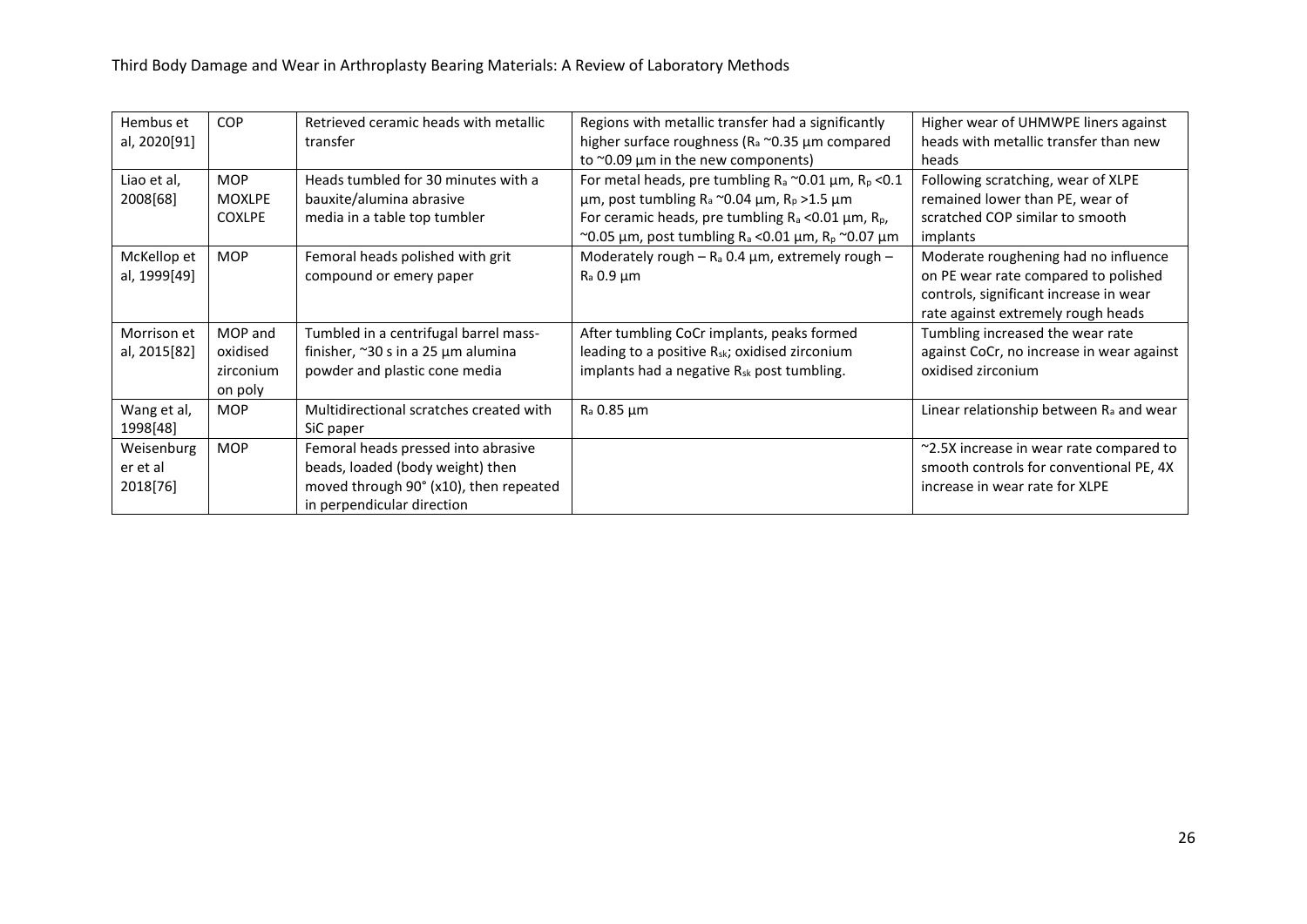| <b>Author and</b><br>date               | <b>Materials</b>                           | <b>Method</b>                                                                                                                        | <b>Characterisation of surfaces</b>                                                                                                                             | <b>Wear of materials</b>                                                                              |
|-----------------------------------------|--------------------------------------------|--------------------------------------------------------------------------------------------------------------------------------------|-----------------------------------------------------------------------------------------------------------------------------------------------------------------|-------------------------------------------------------------------------------------------------------|
| Cowie et al,<br>2019[90]                | <b>MOP</b>                                 | Scratches created with a 200 µm radius<br>stylus in a grid pattern                                                                   | Scratches with a lip height of >3 $\mu$ m, R <sub>a</sub> ~1.3 $\mu$ m                                                                                          | 7-fold increase in wear rate of PE against<br>scratched tibia components compared<br>to smooth        |
| <b>DesJardins</b><br>et al,<br>2008[67] | MOP and<br>oxidised<br>zirconium-<br>on-PE | Components roughened by tumbling<br>with 25 µm alumina powder and plastic<br>cone media in a centrifugal finishing<br>barrel for 30s | Following tumbling, increase in R <sub>a</sub> of femoral<br>components:<br>$CoCr - 0.17 \mu m$<br>Oxidised zirconia $-0.06 \mu m$                              | Higher wear against scratched CoCr<br>femoral components than oxidised<br>zirconium                   |
| Muratoglu<br>et al,<br>2004[63]         | <b>MOP</b>                                 | Explanted femoral components tested<br>against new tibial inserts                                                                    | Scratches on femoral components primarily<br>orientated in an AP direction, initial R <sub>a</sub> 0.1-0.2 μm,<br>$R_p$ 0.3-0.8 $\mu$ m                         | Wear rate of PE ~3.5x higher with<br>explanted femoral components<br>compared to smooth implants      |
| Widding et<br>al, 2002[58]              | <b>MOP</b>                                 | Femoral components tumbled in a<br>centrifugal mass finisher containing 25<br>um alumina and abrasive-embedded<br>plastic cones      | Significant increase in $R_a$ , $R_{pm}$ and $R_{pk}$ over non-<br>tumbled implants                                                                             |                                                                                                       |
| Widding et<br>al, 2003[60]              | <b>MOP</b>                                 | Femoral components tumbled in a<br>centrifugal mass finisher containing 25<br>um alumina and abrasive-embedded<br>plastic cones      | After tumbling, mean R <sub>a</sub> 0.1 μm, mean R <sub>pm</sub> 0.2 μm<br>of femoral components                                                                | 3-fold increase in wear rate<br>conventional PE of scratched femoral<br>components compared to smooth |
| Ries et al,<br>2002[57]                 | <b>MOP</b><br>OxZr-on-PE                   | Femoral components tumbled with 25<br>um alumina powder and plastic cone<br>media in a centrifugal finishing barrel                  | R <sub>a</sub> of CoCr femoral components doubled after<br>tumbling, R <sub>pm</sub> increased 4-fold, no influence of<br>tumbling on $R_a$ or $R_{pm}$ of OxZr | Wear of PE 8-fold lower against abraded<br>OxZr compared To CoCr                                      |

## **Table S2b: Summary of studies carrying out third body wear with simulation by creating discrete scratches on the counterfaces in the knee**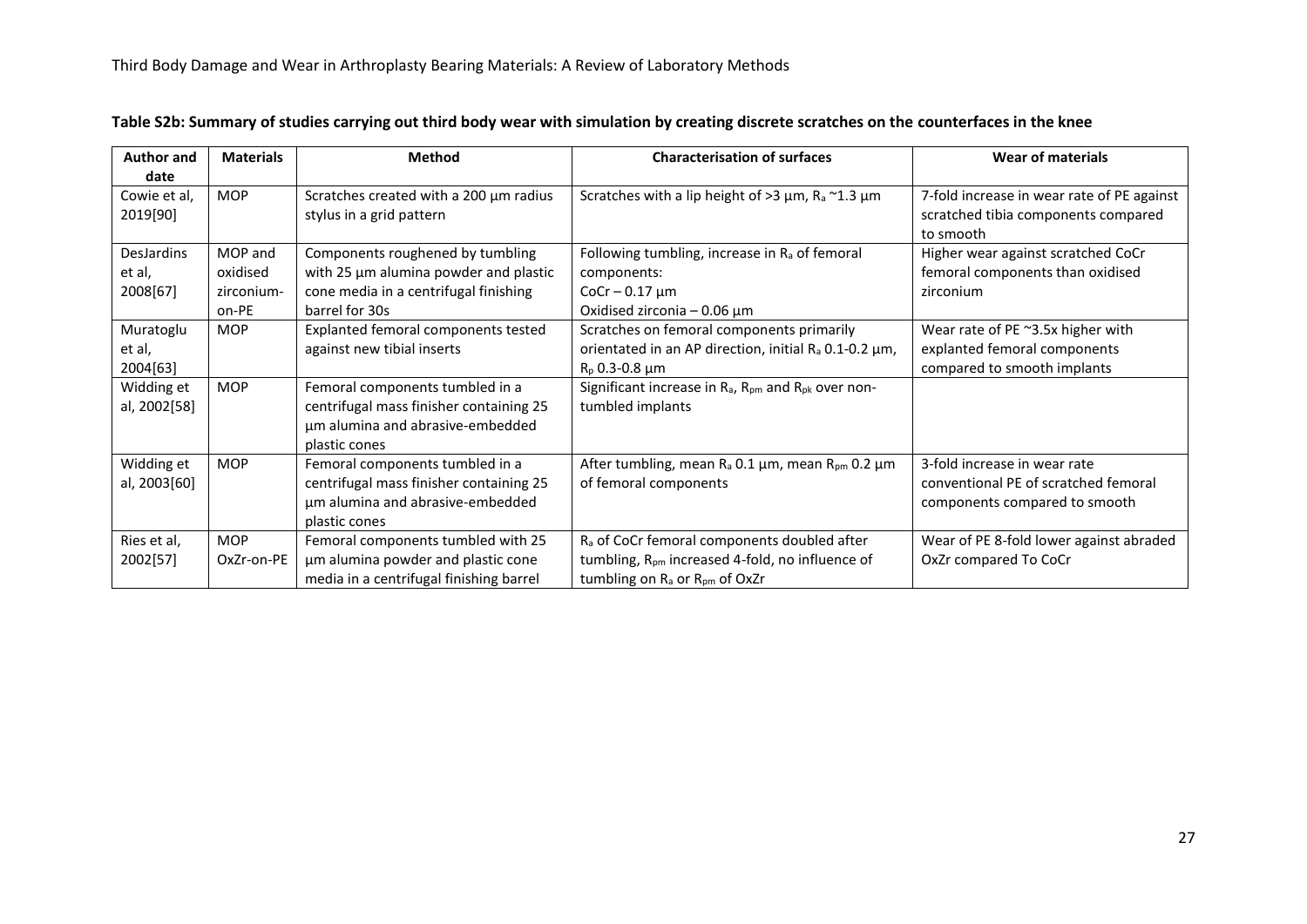**Table S2c: Summary of studies carrying out third body wear with simulation by creating discrete scratches on the counterfaces in simple geometry pinon-plate or pin-on-disc**

| <b>Author and</b> | <b>Materials</b> | <b>Method</b>                             | <b>Characterisation of surfaces</b>                                      | <b>Wear of materials</b>                            |
|-------------------|------------------|-------------------------------------------|--------------------------------------------------------------------------|-----------------------------------------------------|
| date              |                  |                                           |                                                                          |                                                     |
| Cowie et al,      | PE-on-           | CoCr and PEEK counterfaces scratched      | Lip height 1, 2 and 4 µm created in PEEK and CoCr                        | Behaviour of PE-on-PEEK different from              |
| 2020[33]          | PEEK and         | with a (200 µm conical tipped) diamond    |                                                                          | PE-on-CoCr, against 4 um lip height                 |
|                   | PE-on-           | stylus                                    |                                                                          | scratches in CoCr, wear of PE                       |
|                   | CoCr             |                                           |                                                                          | significantly higher than against PEEK              |
| Dowson et         | <b>MOP</b>       | Single scratch created either             | Scratch and indent depth up to 60 µm, lip height                         | Scratches perpendicular to the wear test            |
| al, 1987[46]      | (stainless       | perpendicular to or parallel to wear test | up to 36 µm. No change in geometry of scratches                          | have a greater influence (10 x wear rate)           |
|                   | steel)           | with a diamond stylus, plates then        | after wear simulation (>100 Km sliding distance)                         | on wear than parallel scratches; lapping            |
|                   |                  | lapped to remove lips on scratches,       |                                                                          | to remove lips reduced wear rate; single            |
|                   |                  | single indentation also investigated      |                                                                          | indentation did not influence PE wear               |
| Fisher et al,     | <b>MOP</b>       | Comparison of pin on plate and pin on     | Lip height of scratches 1um, Ra 0.013 um                                 | 30-fold increase in wear for                        |
| 1995[47]          | (stainless       | disc                                      |                                                                          | unidirectional motion tests                         |
|                   | steel)           |                                           |                                                                          | 70-fold increase in wear for                        |
|                   |                  |                                           |                                                                          | multidirectional motion tests                       |
| Galvin et al,     | <b>MOP</b>       | Scratched with a diamond stylus, 100      | Mean lip height of scratches, 0.8 or 1.8 µm                              | Increased wear factor with increased lip            |
| 2006[66]          |                  | µm diameter perpendicular to the          |                                                                          | height of scratches                                 |
|                   |                  | direction of the wear test                |                                                                          |                                                     |
| Minakawa          | <b>MOP</b>       | Scratches created with a diamond stylus,  | $R_p$ of scratches in stainless steel ( $R_p \approx 1.0 \mu m$ ) larger | Dependence of PE wear on scratch $R_p$ or           |
| et al,            | <b>COP</b>       | $R_p$ 0.1-1 $\mu$ m                       | than CoCr ( $R_p \sim 0.4 \mu m$ ), in ceramic, $R_a \ll 0.1 \mu m$      | R <sub>pm</sub>                                     |
| 1998[31]          |                  |                                           |                                                                          |                                                     |
| Glennon et        | <b>MOP</b>       | Scratched with 50 µm stylus compared      | Mean $R_a$ 1.2 $\mu$ m, mean lip height 1.3 $\mu$ m of                   | The direction of the scratches influences           |
| al, 2008[69]      |                  | to plates roughened with emery paper      | scratches. Scratches in different orientations                           | PE wear                                             |
| Lancaster et      | <b>MOP</b>       | Lapping, different roughness's created    | R <sub>a</sub> from 0.003-0.010 μm, R <sub>p</sub> 0.01-0.31 μm          | Exponential relationship between                    |
| al, 1997[32]      | <b>COP</b>       | by different duration of lapping          |                                                                          | surface topography and wear, R <sub>a</sub> <0.05   |
|                   |                  |                                           |                                                                          | um, diminishing returns in improvement              |
|                   |                  |                                           |                                                                          | of surface topography reducing wear                 |
| McNie et al,      | <b>MOP</b>       | SS bead 10, 150 or 300 µm diameter        | Damage created similar to retrieved implants                             |                                                     |
| 2000[51]          |                  | embedded in polyethylene                  |                                                                          |                                                     |
| Wang et al,       | <b>MOP</b>       | Scratches created parallel to the         | $R_a$ 0.1-0.7 $\mu$ m                                                    | Exponential relationship between R <sub>a</sub> and |
| 1998[48]          |                  | direction of motion with SiC paper or     |                                                                          | wear, when $R_a < 0.05$ µm, the wear                |
|                   |                  | alumina paste                             |                                                                          | factor is almost independent of surface             |
|                   |                  |                                           |                                                                          | roughness                                           |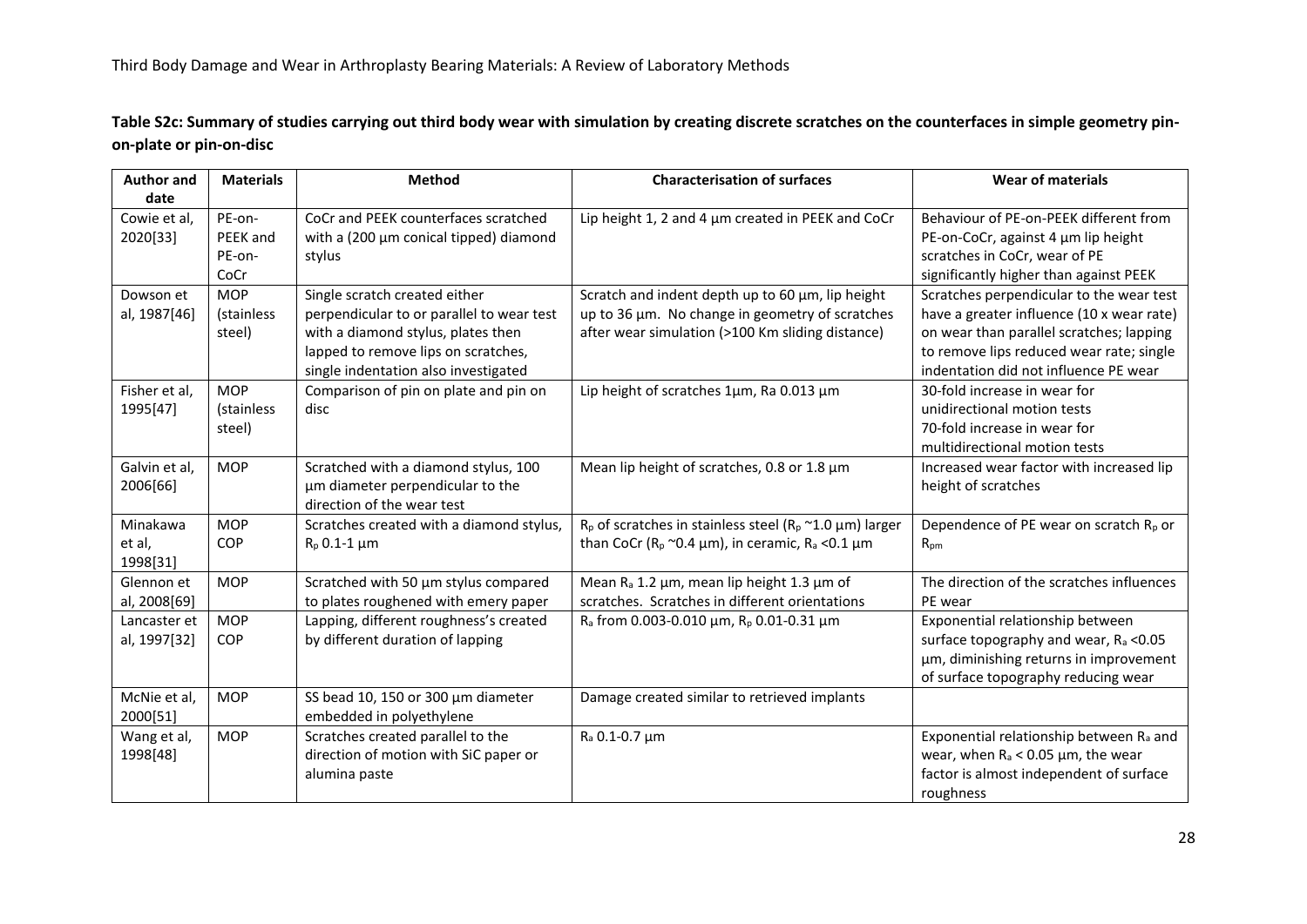| Weightman  | <b>MOP</b> | Fewer polishing stages adopted to | Alumina counterfaces $R_a$ up to 0.1 $\mu$ m, SS | Exponential increase in wear with $R_a$ , |
|------------|------------|-----------------------------------|--------------------------------------------------|-------------------------------------------|
| and Light, | <b>COP</b> | create more rough surfaces        | counterfaces $R_a$ up to 0.75 $\mu$ m            | optimum $R_a < 0.15$ µm                   |
| 1986[44]   |            |                                   |                                                  |                                           |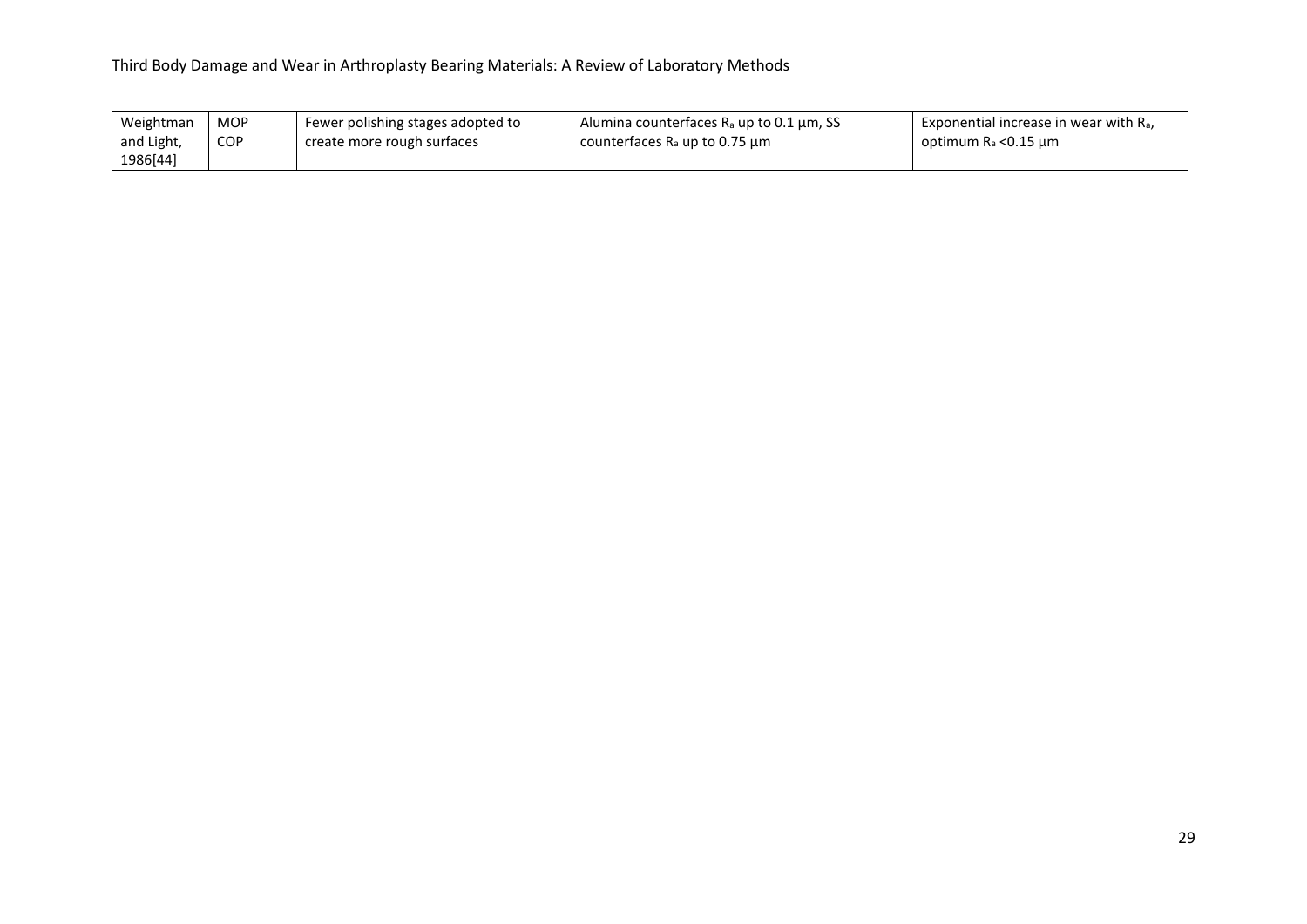## **References**

[1] National Joint Registry 16th Annual Report, 2019.

[https://reports.njrcentre.org.uk/Portals/0/PDFdownloads/NJR%2016th%20Annual%20Report%2020](ttps://reports.njrcentre.org.uk/Portals/0/PDFdownloads/NJR%2016th%20Annual%20Report%202019.pdf.) [19.pdf.](ttps://reports.njrcentre.org.uk/Portals/0/PDFdownloads/NJR%2016th%20Annual%20Report%202019.pdf.) (Accessed Accessed 12th May 2020 Access 2019).

[2] E. Ingham, J. Fisher, Biological reactions to wear debris in total joint replacement, Proceedings of the Institution of Mechanical Engineers, Part: H Journal of Engineering in Medicine 214(1) (2000) 21- 37.

[3] L.M. Jennings, M. Al-Hajjar, C.L. Brockett, S. Williams, J.L. Tipper, E. Ingham, J. Fisher, (iv) Enhancing the safety and reliability of joint replacement implants, Orthopaedics and trauma 26(4) (2012) 246-252.

[4] J. Fisher, D. Dowson, Tribology of total artificial joints, Proceedings of the Institution of Mechanical Engineers, Part H: Journal of Engineering in Medicine 205(2) (1991) 73-79.

[5] H.A. McKellop, The lexicon of polyethylene wear in artificial joints, Biomaterials 28(34) (2007) 5049-5057.

[6] ISO 14242-1:2014/AMD 1:2018 Implants for surgery — Wear of total hip-joint prostheses — Part 1: Loading and displacement parameters for wear-testing machines and corresponding environmental conditions for test — Amendment 1.

[7] ISO 14242-3:2009/AMD 1:2019 Implants for surgery — Wear of total hip-joint prostheses — Part 3: Loading and displacement parameters for orbital bearing type wear testing machines and corresponding environmental conditions for test — Amendment 1.

[8] ISO 14243-1:2009/AMD 1:2020 Implants for surgery — Wear of total knee-joint prostheses — Part 1: Loading and displacement parameters for wear-testing machines with load control and corresponding environmental conditions for test — Amendment 1.

[9] ISO 14243-3:2014/AMD 1:2020 Implants for surgery — Wear of total knee-joint prostheses — Part 3: Loading and displacement parameters for wear-testing machines with displacement control and corresponding environmental conditions for test — Amendment 1.

[10] ISO 22622:2019 Implants for surgery — Wear of total ankle-joint prostheses — Loading and displacement parameters for wear-testing machines with load or displacement control and corresponding environmental conditions for test.

[11] ISO 14242-4:2018 Implants for surgery — Wear of total hip-joint prostheses — Part 4: Testing hip prostheses under variations in component positioning which results in direct edge loading. [12] ISO 14243-5:2019 Implants for surgery — Wear of total knee prostheses — Part 5: Durability performance of the patellofemoral joint.

[13] ASTM F3141 - 17 Standard Guide for Total Knee Replacement Loading Profiles.

[14] H.A. McKellop, P. Campbell, S.-H. Park, T.P. Schmalzried, P. Grigoris, H.C. Amstutz, A. Sarmiento, The origin of submicron polyethylene wear debris in total hip arthroplasty, Clinical Orthopaedics Related Research (311) (1995) 3-20.

[15] G. Isaac, J. Atkinson, D. Dowson, P. Kennedy, M. Smith, The causes of femoral head roughening in explanted Charnley hip prostheses, J Engineering in medicine 16(3) (1987) 167-173.

[16] H. McKellop, S.-H. Park, R. Chiesa, P. Doorn, B. Lu, P. Normand, P. Grigoris, H. Amstutz, In vivo wear of 3 types of metal on metal hip prostheses during 2 decades of use, Clinical Orthopaedics Related Research 329 (1996) S128-S140.

[17] E. Morscher, A. Hefti, U. Aebi, Severe osteolysis after third-body wear due to hydroxyapatite particles from acetabular cup coating, The Journal of bone joint surgery. British volume 80(2) (1998) 267-272.

[18] H.J. Lundberg, S.S. Liu, J.J. Callaghan, D.R. Pedersen, M.R. O'Rourke, D.D. Goetz, D.A. Vittetoe, J.C. Clohisy, T.D. Brown, Association of third body embedment with rim damage in retrieved acetabular liners, Clinical Orthopaedics Related Research 465 (2007) 133-139.

[19] G.A. Engh, K.A. Dwyer, C.K. Hanes, Polyethylene wear of metal-backed tibial components in total and unicompartmental knee prostheses, The Journal of bone joint surgery. British volume 74(1) (1992) 9-17.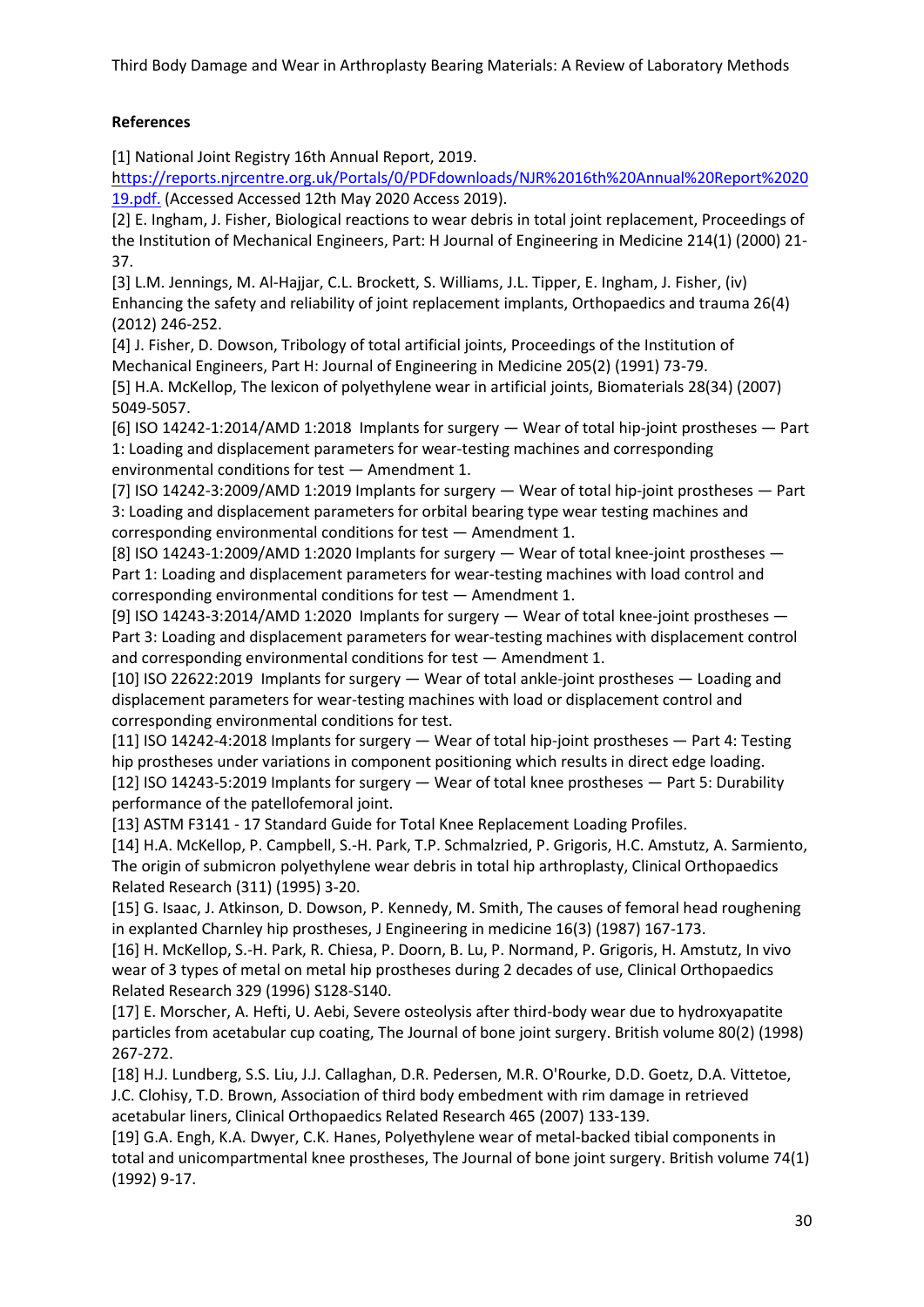[20] V. Jones, I. Williams, D. Auger, W. Walsh, D. Barton, M. Stone, J. Fisher, Quantification of third body damage to the tibial counterface in mobile bearing knees, Proceedings of the Institution of Mechanical Engineers, Part H: Journal of Engineering in Medicine 215(2) (2001) 171-179.

[21] S.C. Scholes, E. Kennard, R. Gangadharan, D. Weir, J. Holland, D. Deehan, T.J. Joyce, Topographical analysis of the femoral components of ex vivo total knee replacements, Journal of Materials Science: Materials in Medicine 24(2) (2013) 547-554.

[22] R. Malikian, K. Maruthainar, J. Stammers, S.R. Cannon, R. Carrington, J.A. Skinner, N. Maruthainar, G. Dowd, T.W. Briggs, G.W. Blunn, In vivo roughening of retrieved total knee arthroplasty femoral components, The Knee 21(1) (2014) 278-282.

[23] J. Cooper, D. Dowson, J. Fisher, B. Jobbins, Ceramic bearing surfaces in total artificial joints: resistance to third body wear damage from bone cement particles, Journal of medical engineering technology 15(2) (1991) 63-67.

[24] J. Atkinson, D. Dowson, G. Isaac, B. Wroblewski, Laboratory wear tests and clinical observations of the penetration of femoral heads into acetabular cups in total replacement hip joints: II: a microscopical study of the surfaces of Charnley polyethylene acetabular sockets, Wear 104(3) (1985) 217-224.

[25] T.W. Bauer, J. Schils, The pathology of total joint arthroplasty, Skeletal radiology 28(9) (1999) 483-497.

[26] H. Spece, E.S. Ouellette, O.L. Jones, D.W. MacDonald, N.S. Piuzzi, G.-C. Lee, M.A. Mont, G.R. Klein, S.M. Kurtz, Fretting Corrosion, Third-Body Polyethylene Damage, and Cup Positioning in Primary vs Revision Dual Mobility Total Hip Arthroplasty, The Journal of Arthroplasty (2021). [27] K.M. Kruger, N.M. Tikekar, A.D. Heiner, T.E. Baer, J.J. Lannutti, J.J. Callaghan, T.D. Brown, Encoding scratch and scrape features for wear modeling of total joint replacements, Computational mathematical methods in medicine 2013 (2013).

[28] T. Halim, M. Burgett, T.K. Donaldson, C. Savisaar, J. Bowsher, I.C. Clarke, Profiling the third-body wear damage produced in CoCr surfaces by bone cement, CoCr, and Ti6Al4V debris: a 10-cycle metal-on-metal simulator test, Proceedings of the Institution of Mechanical Engineers, Part H: Journal of Engineering in Medicine 228(7) (2014) 703-713.

[29] R. Poggie, A. Mishra, J. Davidson, Three-body abrasive wear behaviour of orthopaedic implant bearing surfaces from titanium debris, Journal of Materials Science: Materials in Medicine 5(6-7) (1994) 387-392.

[30] T.H. Ltd, Exploring Surface Texture: A fundamental guide to the measurement of surface finish, 4th ed.2003.

[31] H. Minakawa, M. Stone, B. Wroblewski, J. Lancaster, E. Ingham, J. Fisher, Quantification of thirdbody damage and its effect on UHMWPE wear with different types of femoral head, The Journal of bone joint surgery. British volume 80(5) (1998) 894-899.

[32] J. Lancaster, D. Dowson, G. Isaac, J. Fisher, The wear of ultra-high molecular weight polyethylene sliding on metallic and ceramic counterfaces representative of current femoral surfaces in joint replacement, Proceedings of the Institution of Mechanical Engineers, Part H: Journal of Engineering in Medicine 211(1) (1997) 17-24.

[33] R.M. Cowie, N.M. Pallem, A. Briscoe, L.M. Jennings, Third Body Wear of UHMWPE-on-PEEK-OPTIMA™, Materials 13(6) (2020) 1264.

[34] [https://www.predev.com/pdffiles/surface\\_roughness\\_terminology\\_and\\_parameters.pdf.](ttps://www.predev.com/pdffiles/surface_roughness_terminology_and_parameters.pdf.) (Accessed 7th February 2021.

[35] Y. Niki, H. Matsumoto, T. Otani, T. Tomatsu, Y. Toyama, How much sterile saline should be used for efficient lavage during total knee arthroplasty? Effects of pulse lavage irrigation on removal of bone and cement debris, The Journal of arthroplasty 22(1) (2007) 95-99.

[36] T. De Baets, W. Waelput, J. Bellemans, Analysis of third body particles generated during total knee arthroplasty: is metal debris an issue?, The Knee 15(2) (2008) 95-97.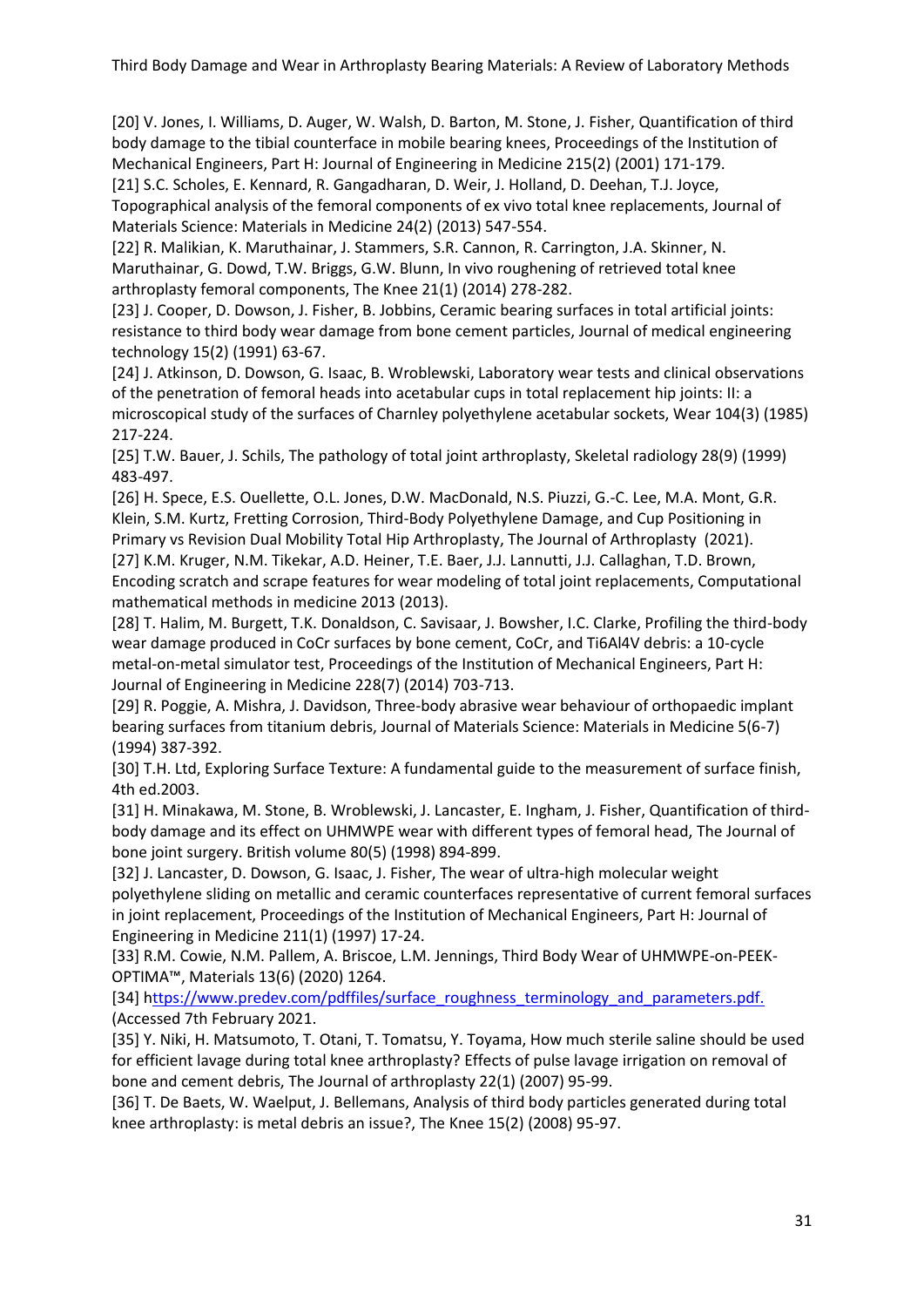[37] E. McPherson, M. Dipane, S. Sherif, Dissolvable antibiotic beads in treatment of periprosthetic joint infection and revision arthroplasty-the use of synthetic pure calcium sulfate (Stimulan®) impregnated with vancomycin & tobramycin, Reconstructive Review 3(1) (2013).

[38] M.A. McGee, D.W. Howie, K. Costi, D.R. Haynes, C.I. Wildenauer, M.J. Pearcy, J.D. McLean, Implant retrieval studies of the wear and loosening of prosthetic joints: a review, Wear 241(2) (2000) 158-165.

[39] C.R. Bragdon, M. Jasty, O.K. Muratoglu, D.O. O'Connor, W.H. Harris, Third-body wear of highly cross-linked polyethylene in a hip simulator, The Journal of arthroplasty 18(5) (2003) 553-561. [40] J.B. Medley, Highly cross‐linked polyethylene is the new 'gold standard'bearing material for total hip arthroplasty, Biosurface Biotribology (2021).

[41] Australian Orthopaedic Association National Joint Replacement Registry Annual Report 2020, 2020.

[https://aoanjrr.sahmri.com/documents/10180/689619/Hip%2C+Knee+%26+Shoulder+Arthroplasty+](ttps://aoanjrr.sahmri.com/documents/10180/689619/Hip%2C+Knee+%26+Shoulder+Arthroplasty+New/6a07a3b8-8767-06cf-9069-d165dc9baca7.) [New/6a07a3b8-8767-06cf-9069-d165dc9baca7.](ttps://aoanjrr.sahmri.com/documents/10180/689619/Hip%2C+Knee+%26+Shoulder+Arthroplasty+New/6a07a3b8-8767-06cf-9069-d165dc9baca7.) (Accessed Accessed 11th August 2021 Access 2020).

[42] C.R. Bragdon, M. Jasty, O.K. Muratoglu, W.H. Harris, Third-body wear testing of a highly crosslinked acetabular liner: the effect of large femoral head size in the presence of particulate poly (methyl-methacrylate) debris, The Journal of arthroplasty 20(3) (2005) 379-385.

[43] Author, Data associated with "Third Body Damage and Wear in Arthroplasty Bearing Materials: A Review of Laboratory Methods", 2021. [Dataset] [https://doi.org/10.5518/1036.](https://doi.org/10.5518/1036) Access 2021). [44] B. Weightman, D. Light, The effect of the surface finish of alumina and stainless steel on the wear rate of UHMW polyethylene, Biomaterials 7(1) (1986) 20-24.

[45] L. Caravia, D. Dowson, J. Fisher, B. Jobbins, The influence of bone and bone cement debris on counterface roughness in sliding wear tests of ultra-high molecular weight polyethylene on stainless steel, Proceedings of the Institution of Mechanical Engineers, Part H: Journal of Engineering in Medicine 204(1) (1990) 65-70.

[46] D. Dowson, S. Taheri, N. Wallbridge, The role of counterface imperfections in the wear of polyethylene, Wear 119(3) (1987) 277-293.

[47] J. Fisher, P. Firkins, E. Reeves, J. Hailey, G. Isaac, The influence of scratches to metallic counterfaces on the wear of ultra-high molecular weight polyethylene, Proceedings of the Institution of Mechanical Engineers, Part H: Journal of Engineering in Medicine 209(4) (1995) 263-264. [48] A. Wang, V. Polineni, C. Stark, J. Dumbleton, Effect of femoral head surface roughness on the

wear of ultrahigh molecular weight polyethylene acetabular cups, The Journal of arthroplasty 13(6) (1998) 615-620.

[49] H. McKellop, F.-w. Shen, W. DiMaio, J.G. Lancaster, Wear of gamma-crosslinked polyethylene acetabular cups against roughened femoral balls, Clinical Orthopaedics Related Research 369 (1999) 73-82.

[50] P. Barbour, M. Stone, J. Fisher, A hip joint simulator study using new and physiologically scratched femoral heads with ultra-high molecular weight polyethylene acetabular cups, Proceedings of the Institution of Mechanical Engineers, Part H: Journal of Engineering in Medicine 214(6) (2000) 569-576.

[51] C. McNie, D. Barton, J. Fisher, M. Stone, Modeling of damage to articulating surfaces by third body particles in total joint replacements, Journal of Materials Science: Materials in Medicine 11(9) (2000) 569-578.

[52] L. Que, L.T. Topoleski, Third‐body wear of cobalt‐chromium‐molybdenum implant alloys initiated by bone and poly (methyl methacrylate) particles, Journal of Biomedical Materials Research 50(3) (2000) 322-330.

[53] J. Bowsher, J. Shelton, A hip simulator study of the influence of patient activity level on the wear of crosslinked polyethylene under smooth and roughened femoral conditions, Wear 250(1-12) (2001) 167-179.

[54] A. Wang, A. Essner, Three-body wear of UHMWPE acetabular cups by PMMA particles against CoCr, alumina and zirconia heads in a hip joint simulator, Wear 250(1-12) (2001) 212-216.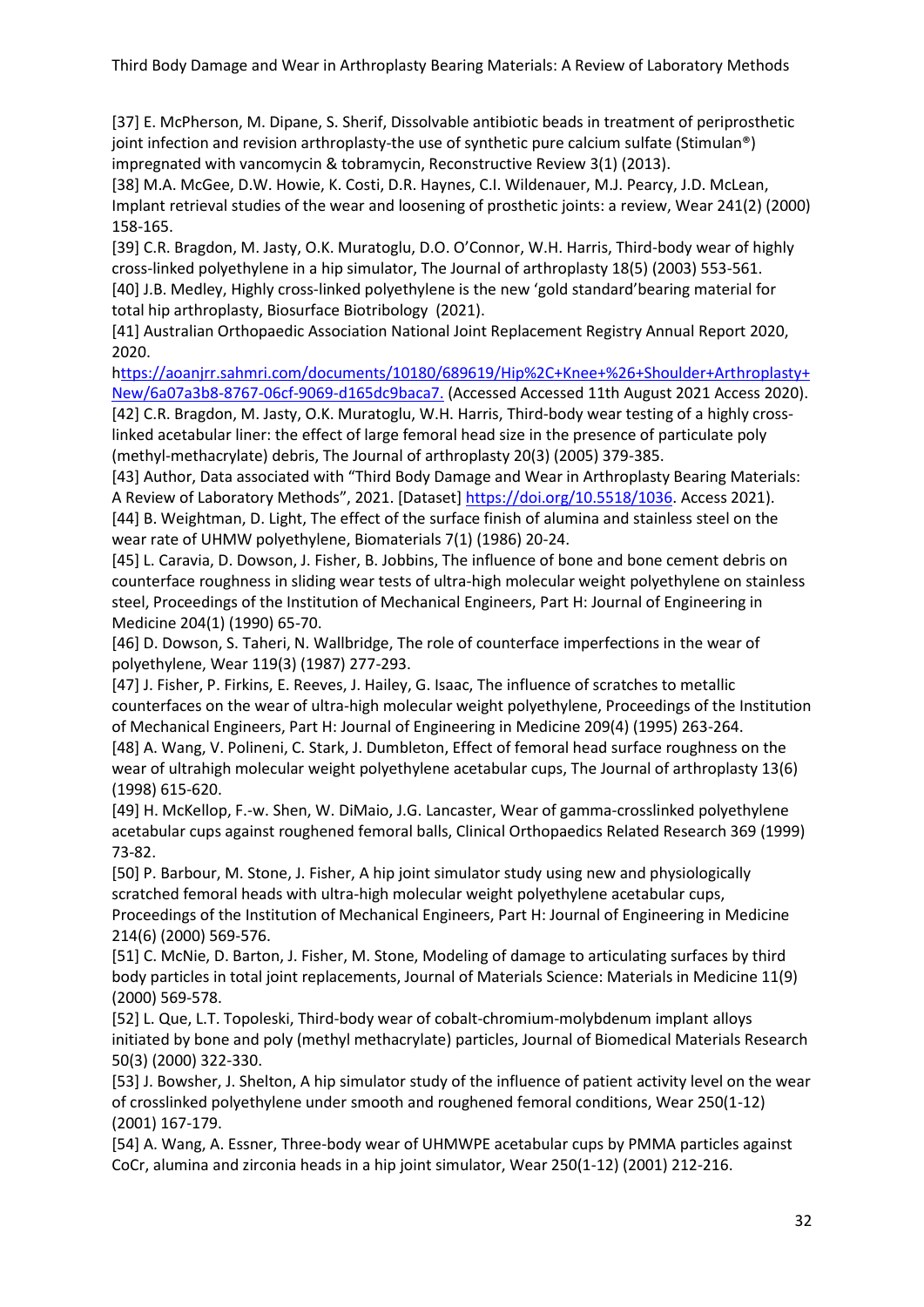[55] S. Affatato, G. Bersaglia, I. Foltran, P. Taddei, G. Fini, A. Toni, The performance of gamma-and EtO-sterilised UHWMPE acetabular cups tested under severe simulator conditions. Part 1: role of the third-body wear process, Biomaterials 23(24) (2002) 4839-4846.

[56] M. Endo, J. Tipper, D. Barton, M. Stone, E. Ingham, J. Fisher, Comparison of wear, wear debris and functional biological activity of moderately crosslinked and non-crosslinked polyethylenes in hip prostheses, Proceedings of the Institution of Mechanical Engineers, Part H: Journal of Engineering in Medicine 216(2) (2002) 111-122.

[57] M.D. Ries, A. Salehi, K. Widding, G. Hunter, Polyethylene wear performance of oxidized zirconium and cobalt-chromium knee components under abrasive conditions, JBJS 84(suppl\_2) (2002) S129-S135.

[58] K. Widding, G. Hines, G. Hunter, A. Salehi, Knee Simulator Protocol for Testing of Oxidize Zirconium and Cobalt Chrome Femoral Components Under Abrasive Conditions, Transactiona fo the annual meeting - Orthopadic research society, 2002, p. 1009.

[59] A. Wang, G. Schmidig, Ceramic femoral heads prevent runaway wear for highly crosslinked polyethylene acetabular cups by third-body bone cement particles, Wear 255(7-12) (2003) 1057- 1063.

[60] K. Widding, M. Scott, S. Jani, V. Good, Crosslinked UHMWPE in total knees: clean versus abrasive conditions, The proceedings of the 49th Annual Meeting of the Orthopaedic Research Society, 2003, p. 1427.

[61] C.R. Bragdon, D. O'Connor, O.K. Muratoglu, W.H. Harris, Development of a model for testing third body wear of UHMWPE acetabular components, Journal of ASTM International 1(1) (2004) 1-7. [62] J. Manero, F. Gil, M. Ginebra, J. Planell, A. Artola, I. Goñ, M. Gurruchaga, Wear Behaviour of the Pair Ti–6Al–4V–UHMWPE of Acrylic Bone Cements Containing Different Radiopaque Agents, Journal of biomaterials applications 18(4) (2004) 305-319.

[63] O.K. Muratoglu, B.R. Burroughs, C.R. Bragdon, S. Christensen, A. Lozynsky, W.H. Harris, Knee simulator wear of polyethylene tibias articulating against explanted rough femoral components, Clinical Orthopaedics Related Research 428 (2004) 108-113.

[64] S. Affatato, G. Bersaglia, M. Rocchi, P. Taddei, C. Fagnano, A. Toni, Wear behaviour of crosslinked polyethylene assessed in vitro under severe conditions, Biomaterials 26(16) (2005) 3259-3267. [65] V. Good, K. Widding, G. Hunter, D. Heuer, Oxidized zirconium: a potentially longer lasting hip implant, Materials design 26(7) (2005) 618-622.

[66] A. Galvin, L. Kang, J. Tipper, M. Stone, E. Ingham, Z. Jin, J. Fisher, Wear of crosslinked polyethylene under different tribological conditions, Journal of Materials Science: Materials in Medicine 17(3) (2006) 235-243.

[67] J.D. DesJardins, B. Burnikel, M. LaBerge, UHMWPE wear against roughened oxidized zirconium and CoCr femoral knee components during force-controlled simulation, Wear 264(3-4) (2008) 245- 256.

[68] Y.-S. Liao, K. Greer, A. Alberts, Effect of head material and roughness on the wear of 7.5 Mrad crosslinked–remelted UHMWPE acetabular inserts, Trans. Orthopaedic Research Society (2008). [69] L.P. Glennon, T.E. Baer, J.A. Martin, W.D. Lack, T.D. Brown, Sliding direction dependence of polyethylene wear for metal counterface traverse of severe scratches, Journal of biomechanical engineering 130(5) (2008).

[70] K. Kubo, I. Clarke, T. Sorimachi, P. Williams, T. Donaldson, K. Yamamoto, Aggressive 3rd-body wear challenge to highly crosslinked polyethylene: A hip simulator model, Wear 267(5-8) (2009) 734- 742.

[71] T. Sorimachi, I. Clarke, P. Williams, A. Gustafson, K. Yamamoto, Third-body abrasive wear challenge of 32 mm conventional and 44 mm highly crosslinked polyethylene liners in a hip simulator model, Proceedings of the Institution of Mechanical Engineers, Part H: Journal of Engineering in Medicine 223(5) (2009) 607-623.

[72] Y. Liao, S. Swope, D. Whitaker, S. Vass, M. Reimink, T. Render 3rd, Effects of 3rd body hydroxylapatite (HA) particles on the wear performance of 36 mm ceramic-on-metal (COM) and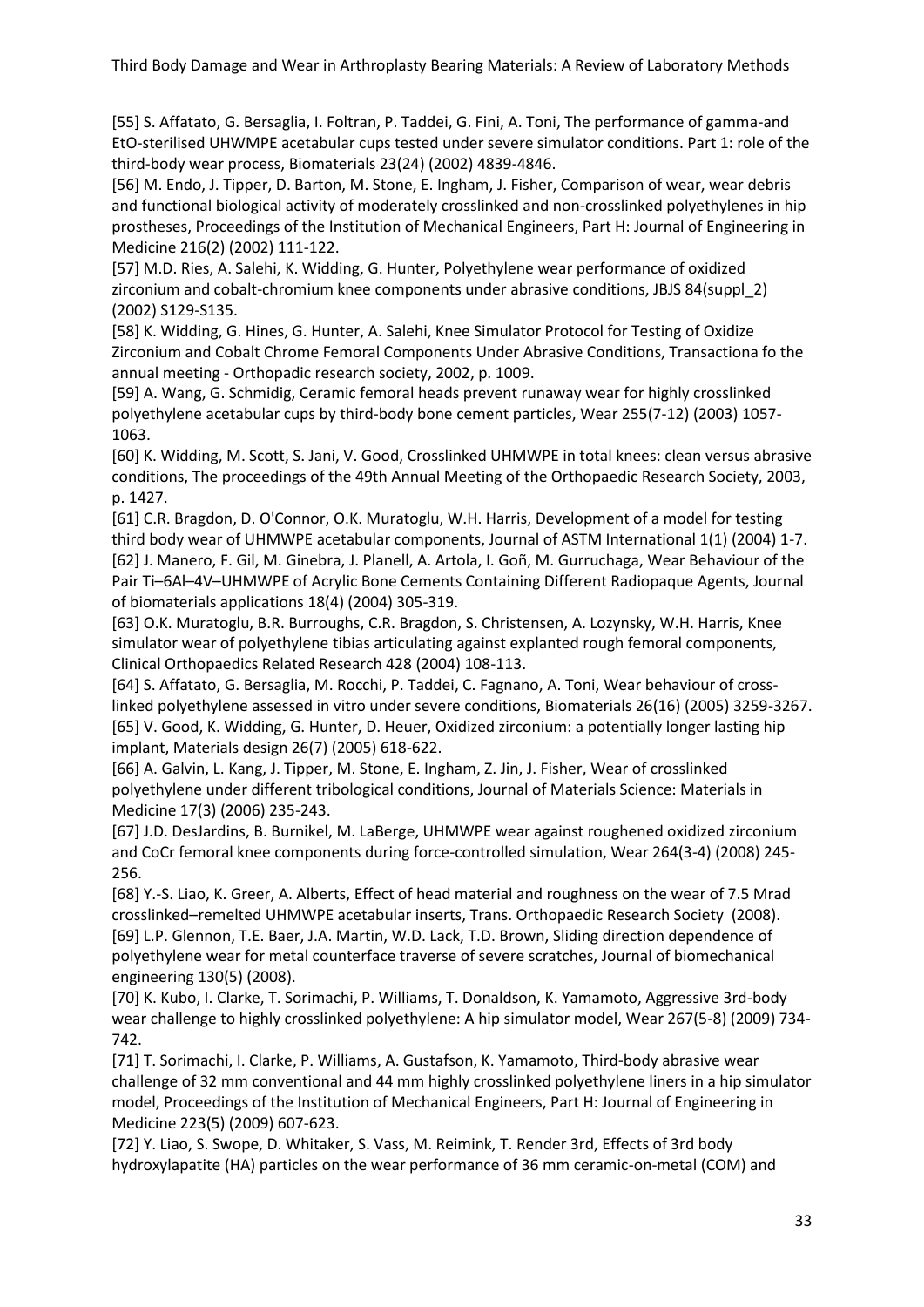metal-on-metal (MOM) hip joint components in a wear simulation study, 56th Annual meeting ORS, 2010, p. 2325.

[73] A.D. Heiner, A.L. Galvin, J. Fisher, J.J. Callaghan, T.D. Brown, Scratching vulnerability of conventional vs highly cross-linked polyethylene liners because of large embedded third-body particles, The Journal of arthroplasty 27(5) (2012) 742-749.

[74] A. Metcalfe, M. Dressler, C. Hardaker, Recreating Third Body Damage on RP Knee Inserts, Orthopedic Research Society, San Antonio, TX, USA., 2013.

[75] C. Schroeder, T.M. Grupp, B. Fritz, C. Schilling, Y. Chevalier, S. Utzschneider, V. Jansson, The influence of third-body particles on wear rate in unicondylar knee arthroplasty: a wear simulator study with bone and cement debris, Journal of Materials Science: Materials in Medicine 24(5) (2013) 1319-1325.

[76] J. Weisenburger, K. Garvin, H. Haider, A Novel Method to Produce Scratches on Metallic Orthopaedic Implants Similar to Those Seen on Retrievals, Orthopaedic Proceedings, The British Editorial Society of Bone & Joint Surgery, 2013, p. 583.

[77] C. Zietz, P. Bergschmidt, R. Lange, W. Mittelmeier, R. Bader, Third-body abrasive wear of tibial polyethylene inserts combined with metallic and ceramic femoral components in a knee simulator study, The International journal of artificial organs 36(1) (2013) 47-55.

[78] R. Heuberger, P. Wahl, J. Krieg, E. Gautier, Low in vitro third-body wear on total hip prostheses induced by calcium sulphate used for local antibiotic therapy, Eur Cell Mat 28 (2014) 246-257.

[79] D. de Villiers, A. Traynor, S.N. Collins, J.C. Shelton, The increase in cobalt release in metal-onpolyethylene hip bearings in tests with third body abrasives, Proceedings of the Institution of Mechanical Engineers, Part H: Journal of Engineering in Medicine 229(9) (2015) 611-618.

[80] D. de Villiers, A. Traynor, S.N. Collins, S. Banfield, J. Housden, J.C. Shelton, Chromium nitride coating for large diameter metal-on-polyethylene hip bearings under extreme adverse hip simulator conditions, Wear 328 (2015) 363-368.

[81] T. Halim, I. Clarke, M. Burgett-Moreno, T. Donaldson, C. Savisaar, J. Bowsher, A simulator study of adverse wear with metal and cement debris contamination in metal-on-metal hip bearings, J Bone joint research 4(3) (2015) 29-37.

[82] M.L. Morrison, S. Jani, A. Parikh, Design of an advanced bearing system for total knee arthroplasty, Lubricants 3(2) (2015) 475-492.

[83] A.C. Paulus, M. Franke, M. Kraxenberger, C. Schröder, V. Jansson, S. Utzschneider, PMMA thirdbody wear after unicondylar knee arthroplasty decuples the UHMWPE wear particle generation in vitro, BioMed research international 2015 (2015).

[84] R.M. Cowie, S. Carbone, S. Aiken, J.J. Cooper, L.M. Jennings, Influence of third-body particles originating from bone void fillers on the wear of ultra-high-molecular-weight polyethylene, Proceedings of the Institution of Mechanical Engineers, Part H: Journal of Engineering in Medicine 230(8) (2016) 775-783.

[85] B. Sagbas, M.N. Durakbasa, Third-body wear behavior of orthopedic biopolymers, International Journal of Mining, Materials, Metallurgical Engineering 2 (2016) 1-7.

[86] M. Al-Hajjar, K. Vasiljeva, A. Heiner, K. Kruger, T. Baer, T. Brown, J. Fisher, L. Jennings, The Wear of Polyethylene Liners Articulating against Damaged Femoral Heads for the purpose of Validating an Computational Wear Prediction Model, Orthopaedic Proceedings, The British Editorial Society of Bone & Joint Surgery, 2017, p. 8.

[87] K. Lewicki, B. Prioreschi, K. Koenig, B. Keeney, M. Bartelstein, C. Moucha, D. Van Citters, The Effect of Absorbable Calcium Sulfate on Wear Rates in Ultra-high–Molecular-weight Polyethylene: Potential Implications for Its Use in Treating Arthroplasty Infections, JAAOS-Journal of the American Academy of Orthopaedic Surgeons 25(6) (2017) e114-e120.

[88] A. Carli, C.N. Koch, C.I. Esposito, T.M. Wright, D.E. Padgett, Polyethylene wear increases in liners articulating with scratched oxidized zirconium femoral heads, Clinical orthopaedics related research 476(2) (2018) 182.